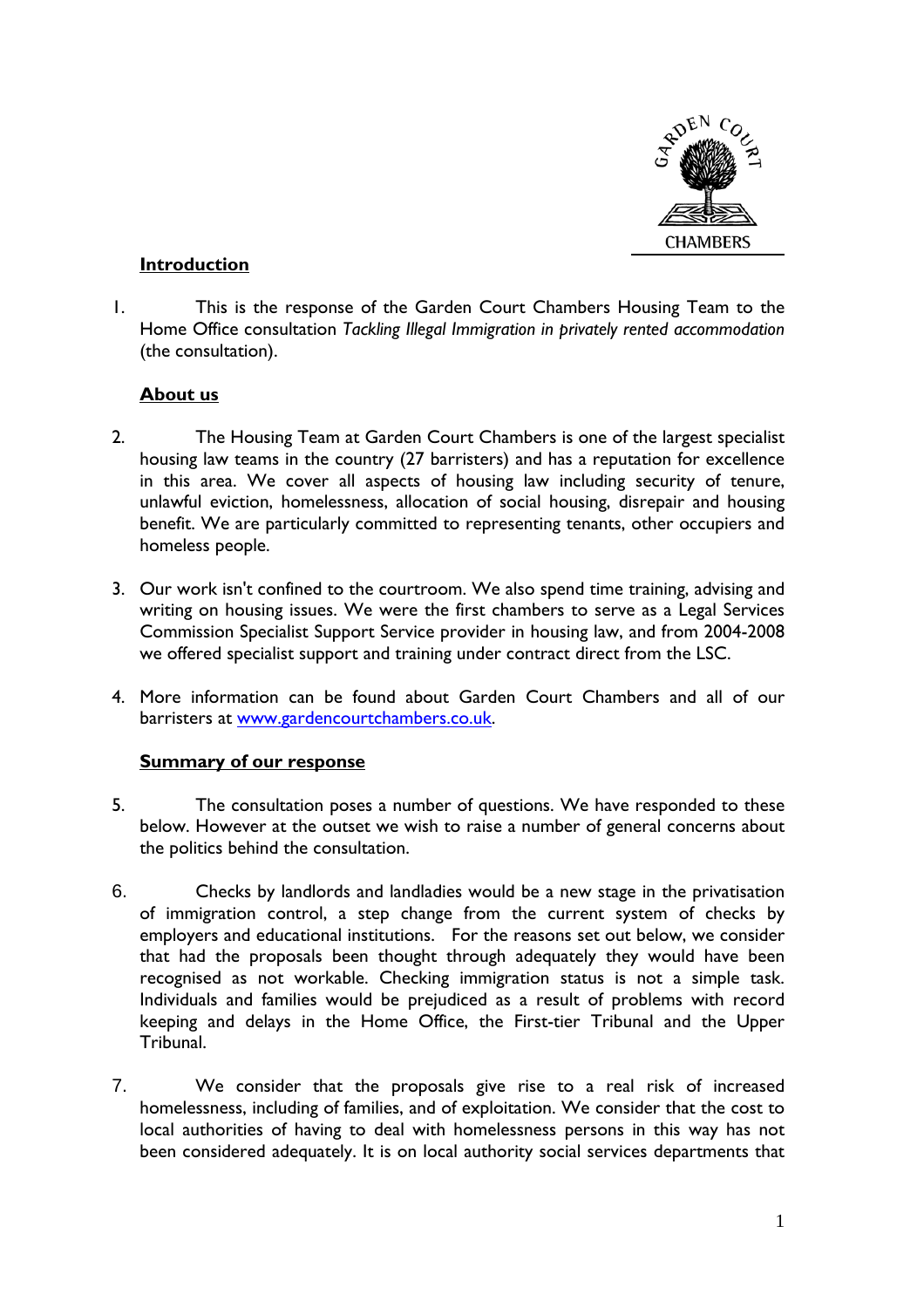the cost of housing unlawfully present migrants often falls. No adequate account has given as to how the extra cost will be met by local authorities.

- 8. We additionally consider that these proposals would add to the possibility of exploitation of tenants and prospective tenants by a small number of rogue landlords. Many migrants lawfully present are ineligible for social housing under Parts 6 and 7 Housing Act 1996 and depend upon finding private rented accommodation. Those who may be unlawfully present, or where there is some confusion as to their status, are even more dependent upon the private rented sector. We are concerned that a minority of private landlords do not comply with existing legal obligations, for example compliance with the Protection from Eviction Act 1977, with the obligation to register tenants' deposits (s.213 Housing Act 2004), with the obligation to provide a name and address for service (s.48 Landlord & Tenant Act 1987) or with repairing obligations.
- 9. Where a prospective tenant is identified as someone whose immigration status is either unclear or perhaps unlawful, some of those rogue landlords might be only too willing to let properties at higher rents and without compliance with landlords' legal obligations on the basis that the tenant has no choice.
- 10. We are also concerned that this will lead to an increase in street homelessness, as migrants will be considered ineligible for social housing and homelessness assistance and unable to secure private rented accommodation.
- 11. We estimate that there will be substantial costs for landlords in complying with these proposals and those costs will be passed onto the tenant or applicant for a tenancy. There is already considerable concern at the level of costs that prospective tenants are required to pay to private landlords and/or lettings agents, see Shelter's survey which found that an average of almost £350 was paid per let<sup>1</sup> and those sums were often not refunded if the tenancy was not granted. These proposals will result in prospective tenants paying substantially higher fees, which are unlikely to be refunded to them.
- 12. Finally, we believe that these checks will inevitably be operated in a manner which discriminates against the protected characteristics in the Equality Act 2010. We believe that landlords will be more likely to implement checks against people who are not white, or who appear not to speak English as a first language.
- 13. We are wholly opposed to these proposals.

**Consultation question 1: The focus of this policy is to check the immigration status of people who are paying money to live in accommodation as their main or only home. Given this focus, do you think the following forms of accommodation should be included in the landlord checking scheme?** 

**(i) Properties rented out for one or more person(s) to live in as their main or only home (Yes / no / don't know)** 

 1 http://england.shelter.org.uk/news/june\_2013/letting\_agency\_fees\_force\_renters\_into\_debt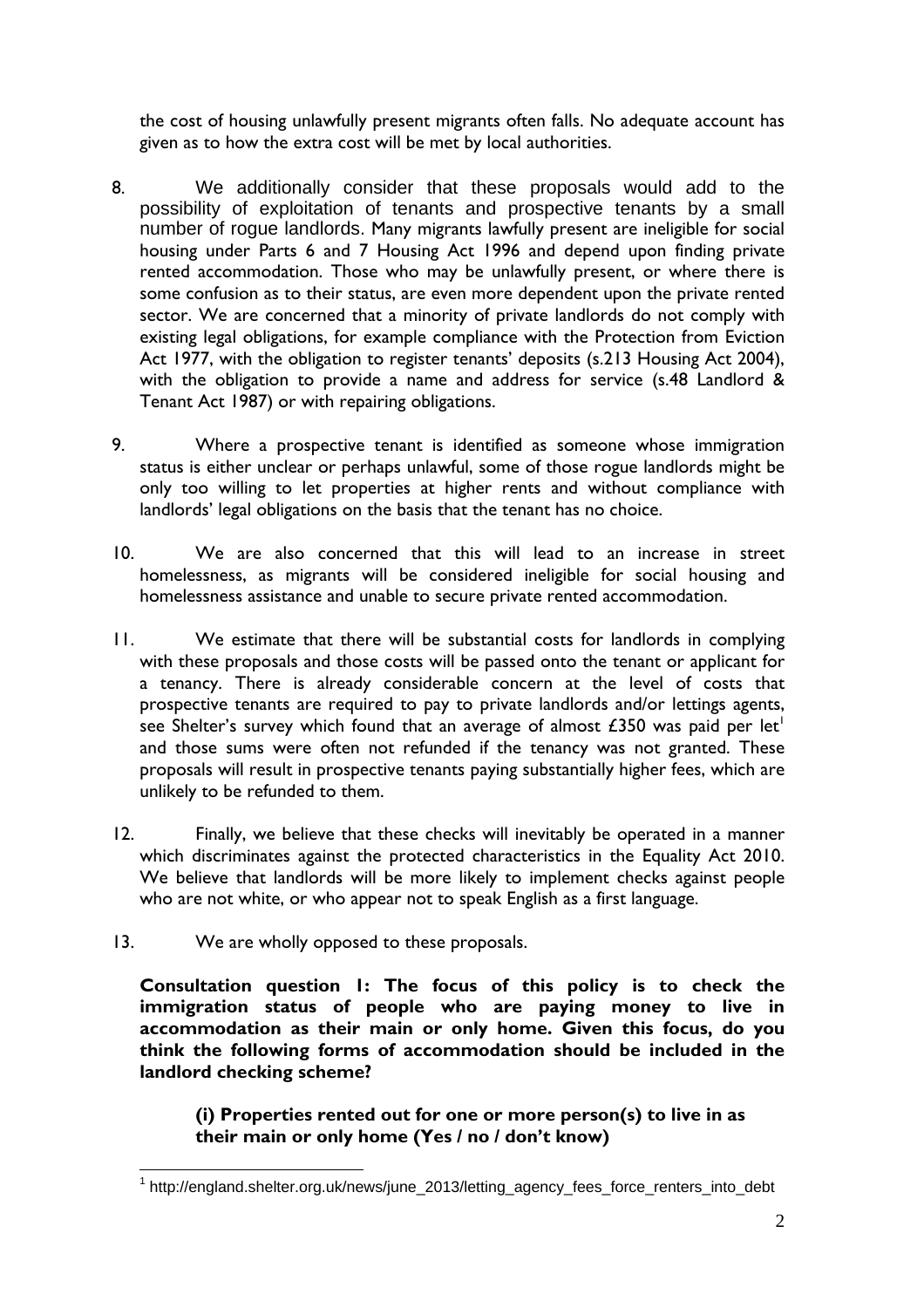**(ii) Homes which are not buildings – including caravans and houseboats – if they are rented as the tenants main or only home (Yes / no / don't know) (iii) Homes which were not built for residential purposes – for example someone renting a disused office as their home, including "property guardians" (Yes / no / don't know) (iv) Further forms of accommodation not described in the consultation (please specify further forms of accommodation) (Yes / no / don't know)** 

- 14. We do not consider that any of the forms of accommodation described in the question (or hinted at in subsection iv) should be included in the checking scheme.
- 15. We do not consider that there should be a checking scheme. We make points applicable to the types of accommodation in all of categories (i) to (iv) then points on specific proposals.
- 16. What is proposed is very different to the civil penalty system for employers which is, in its current incarnation, backed by the sponsor licensing system (whether the person subject to immigration control is also sponsored)and in practice the two are interlinked. It is not proposed to licence all private landlords and landladies (the government rejected proposals made by the previous government to have such a register<sup>2</sup>) and the costs and bureaucracy involved in so doing would be prohibitive. But this creates enormous challenges even in communicating with them. Landlords and landladies are no longer permitted to hold deposits other than via bond companies, see the Deposit Protection Scheme and the Housing Act 2004 as amended, but not all of them take deposits. As to those that do, case law on tenancy deposit schemes, where the landlord must place the deposit in an authorised scheme and provide information to a tenant, is instructive as an illustration of the practical difficulties in many cases of making landlords and landladies aware of new regulatory obligations and of ensuring compliance with them<sup>3</sup>.
- 17. Employees and would-be employees have routes of redress if they are treated badly, including if they are victims of discrimination. It is much more difficult to challenge discrimination, victimisation and harassment by a private landlord or landlady under Part 4 of the Equality Act 2010. Private landlords and landladies come in all shapes and sizes and many manage the letting of their property with a minimum of formality. They may be relaxed about matters such as subletting or persons succeeding to the tenancy. According to the Department of Communities and Local Government, in 2010 individual private landlords and landladies had responsibility for  $71\%$  of all private rental properties in England<sup>4</sup>. That survey showed that  $78\%$  of all landlords and landladies in England had only one rental property.

 $\overline{a}$ <sup>2</sup> HC Report, 3 June 2013, col. 1232.

<sup>3</sup> See for example **Ayannuga v Swindells [2012] EWCA Civ 1789, [2013] H.L.R. 9, CA** 

<sup>4</sup> *Private Landlords Survey 2010,* Department of Communities and Local Government, October 2011.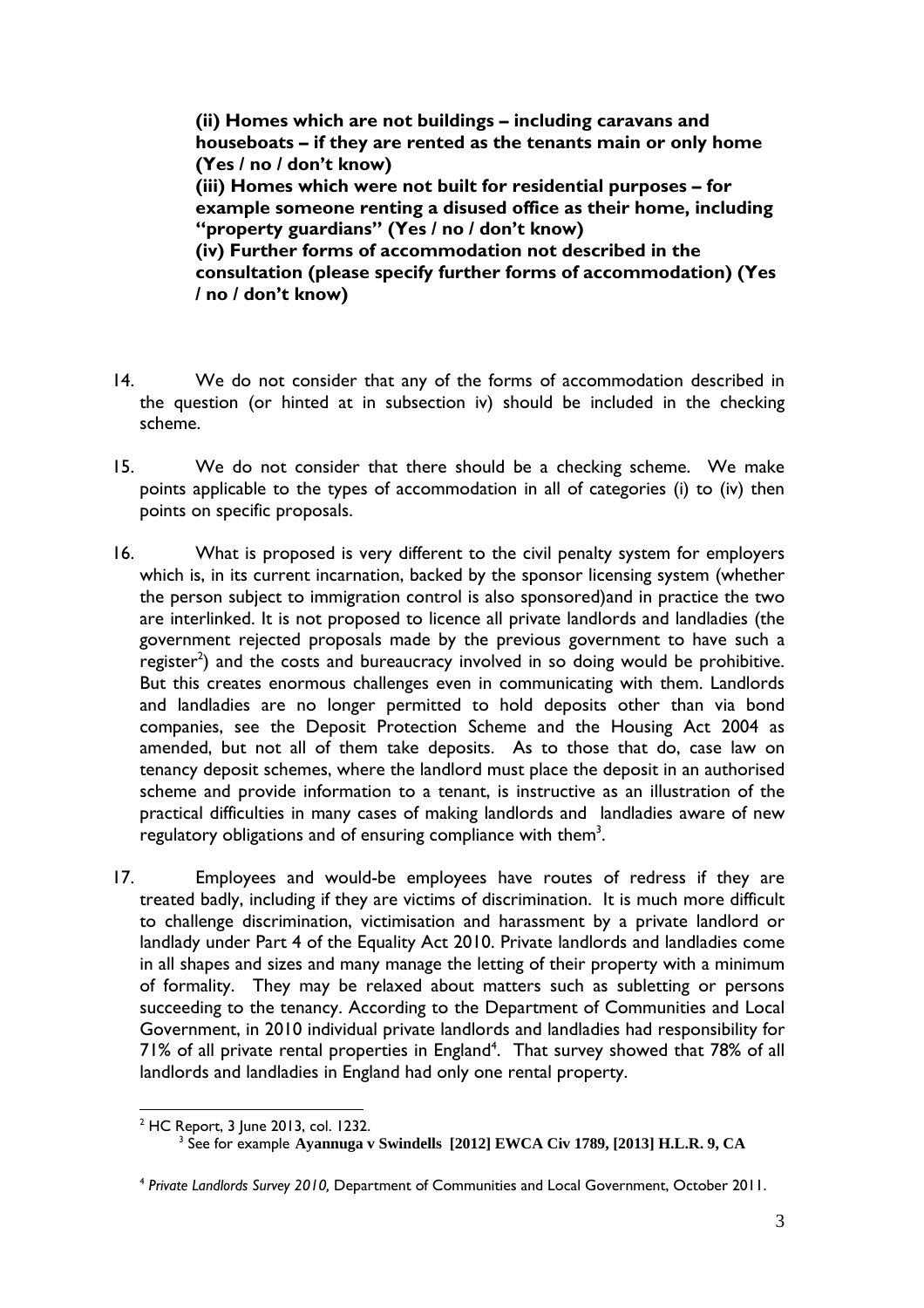18. In 2013 Shelter estimated that some nine million people in England rent<sup>5</sup>. Tenancies are often granted for a short period, typically six to 12 months, and then renewed. Many persons will rent more than one property in the course of a year. Persons with sub-tenancies change perhaps more rapidly.

#### *Risks of breach of equality and race discrimination laws*

19. The consultation paper states:

*34. Many landlords will meet a number of prospective tenants. There is no requirement to check the immigration status of all of them – only the people with whom the landlord actually proceeds. Checks should be performed on a non-discriminatory basis (i.e. without regard to race, religion or other protected characteristics as specified in the Equality Act 201020) on all adults who will be living at the property.* 

- *20.* This paragraph perfectly encapsulates the risk that racial profiling will take place before a tenancy is offered.
- 21. Three thousand pounds is a considerable sum and will cover the cost of many properties standing empty for months. It will cover a considerable amount of repair. In other words, a landlord or landlady would have an incentive not to accept a person who otherwise appears to be a model tenant if there is any risk of having to pay the fine. Any stereotype or prejudice might weigh with a person with multiple offers on the property, not because they feared having a particular individual as a tenant, but because they feared a fine, making the assumption that that person was more likely to be a person under immigration control whose documents would be complicated to check. When will a landlord perceive a risk of a fine? When will a landlady start worrying that a person's passport is false or otherwise unsatisfactory? All too often this is likely to depend on what people look like, what they sound like, what their names are and how those names are spelt, and what place of birth is identified in their passports. People from black and ethnic minorities would be likely to find it more difficult to rent property than the white population. Those with indefinite leave to remain, or permanent residence under European Union law, including those born in the UK, would be likely to find it more difficult to rent property than British citizens.
- 22. Were the proposals implemented, a landlord or landlady would be aware of the immigration status of their tenants and would know, and hold on file, all information that is contained in their passports or other acceptable documents. Will they keep that information confidential? Or store the documents safely? Or destroy them safely? There are risks to having private citizens hold such data on each other. Insofar as the Home Office is already sharing that information with members of the Credit Industry Fraud Avoidance Scheme (CIFAS) we consider it is likely that it is in breach of European Union law. See below.

<sup>&</sup>lt;u>s</u><br>See <u>http://england.shelter.org.uk/campaigns/fixing\_private\_renting</u> (accessed 12 August 2013).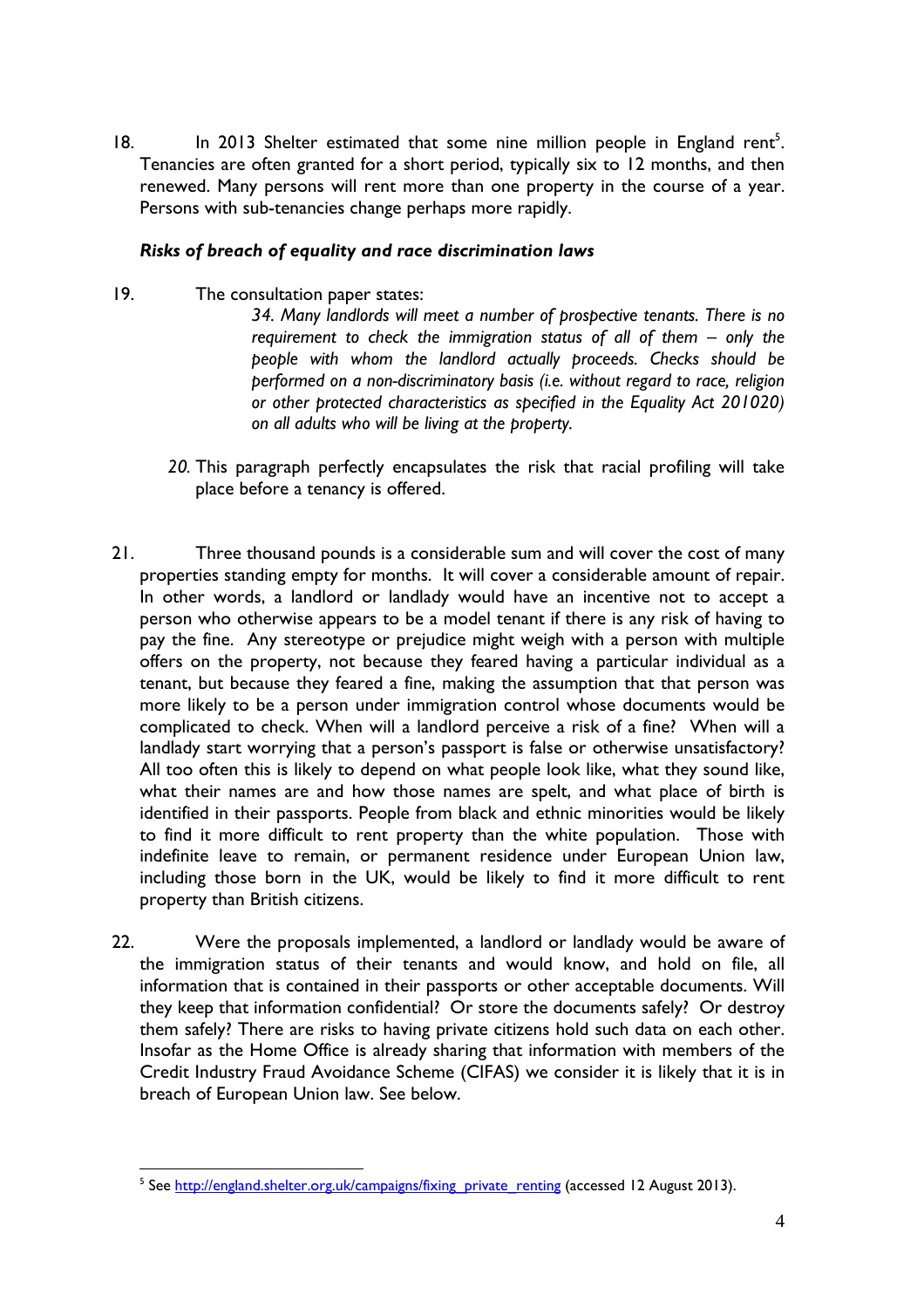## *Need for letting agents to register with the Office of the Immigration Services Commissioner*

23. If landlords and landladies are companies, or if they do not check the status themselves but contract with a third party company to do this on their behalf then that company will need to ensure that the checks are being done by a solicitor, barrister, legal executive or person registered with the Office of the Immigration Services Commissioner because advice on a person's status will fall within the definition of immigration advice under Part V of the Immigration and Asylum Act 1999. For all save regulated or exempt persons to give such advice is a criminal offence<sup>6</sup>.

#### *Effect on the private rented sector*

- 24. We draw attention to comments that have been made by experts about the effect on the private rented sector. In 2012 the Joseph Rowntree Foundation estimated that some 75% of recent migrants in the UK are housed in the private rented sector<sup>7</sup>. Many are in poor quality and overcrowded accommodation.
- 25. On 3 July 2013 the Residential Landlords Association issued a news release with the results of a survey showing that 82% of landlords and landladies opposed the plans: *Landlords oppose Government's immigration plans*<sup>8</sup> The Chair of the Association, Alan Ward said:

*The private rented sector is already creaking under the weight of red tape so it is little wonder that landlords are so clearly opposed to this flagship Government measure.* 

*"Whilst the RLA fully supports measures to ensure everyone in the UK is legally allowed to be here, this proposal smacks of political posturing rather than a seriously thought through policy.* 

*"For a Government committed to reducing the burden of regulation it is ironic that they are now seeking to impose a significant extra burden on landlords making them scapegoats for the UK Border Agency's failings.* 

26. The above suggests that the scheme may make small landlords and landladies more reluctant to rent property. This could decrease the availability of rental property which could in turn drive prices up and make it easier for bad landlords and landladies to find tenants for unsafe and insanitary accommodation. Any scheme for

 6 Immigration and Asylum Act 1999 s 84 read with s 91.

<sup>7</sup> *UK migrants and the private rented sector A policy and practice report from the Housing and Migration Network* John Perry February for the Joseph Rowntree, February 2012.

<sup>&</sup>lt;sup>8</sup> Available at <u>http://news.rla.org.uk/landlords-oppose-governments-immigration-plans/</u> (accessed 12) August 2013). The report defines "recent" as having arrived within the last five years.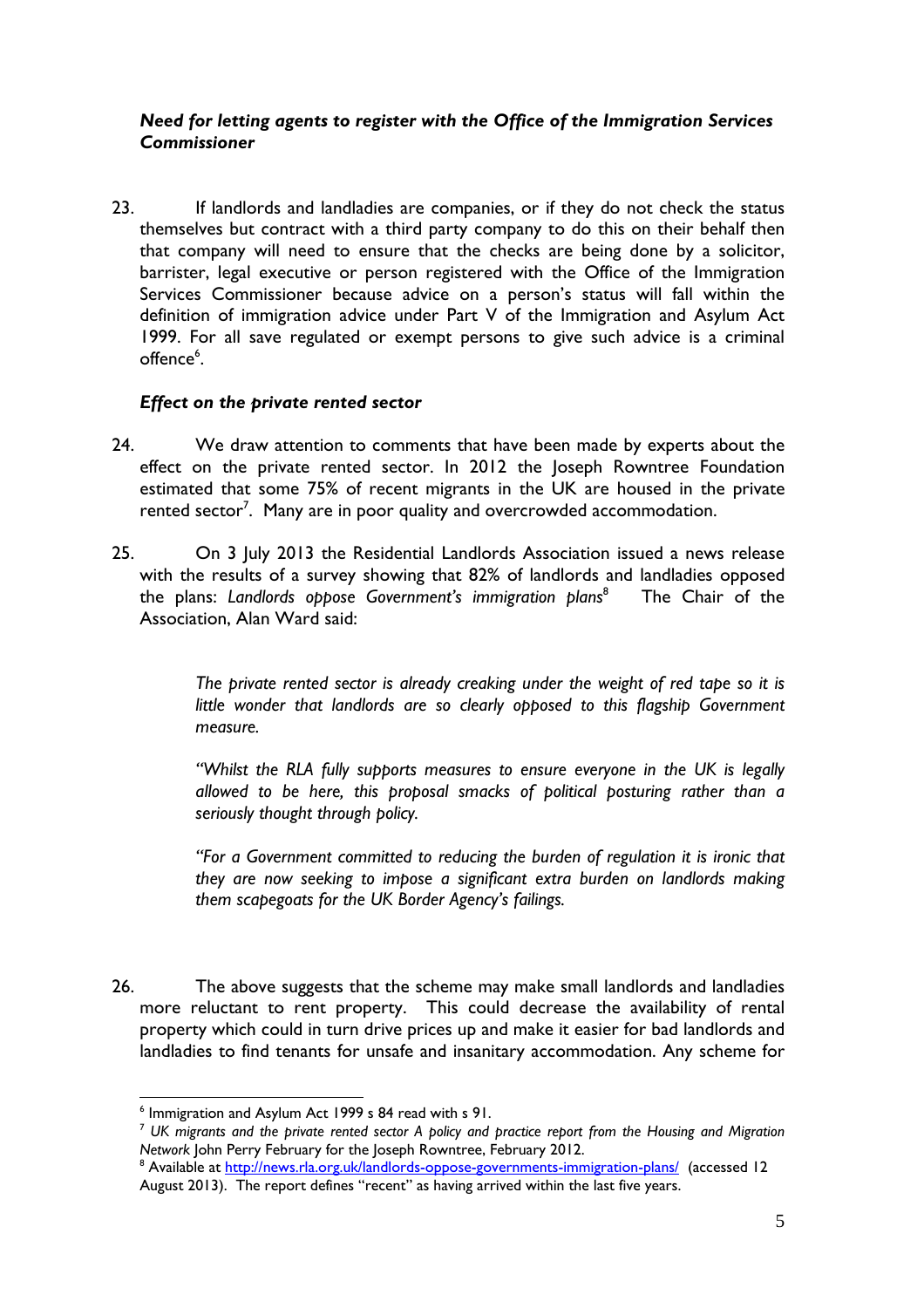demanding that landlords and landladies make checks would need to go hand in hand with much greater enforcement that currently occurs of legislation designed to protect people from poor housing, including where accommodation is tied to particular employment. It could concentrate available property in the hands of a smaller number of letting agents, who may have regional or local monopolies. This too could drive prices up.

# *Particular categories*

#### *Main and only home*

- 27. The terms of the question illustrate the complexity of what is proposed. How is "main" home to be defined? If the definition is to be drawn from housing law then there is a vast amount of case law on this and similar phrases from cases under the Rent Act 1977, Housing Act 1985 and Housing Act 1988 $^{\circ}$ . It is relevant whether a property is a person's "sole or main residence" in calculating council tax and there is considerable case law on what this means<sup>10</sup>. Under this case law whether a property is a person's main or only home depends on the facts of the individual case. It is extremely difficult for a landlord or landlady to ascertain whether a property is a person's main or only home, particularly when the person asserts that his or her main home is outside the UK.
- 28. Or is the Home Office to operate its own free-standing definition? This will result in considerable confusion for those landlords and landladies with some familiarity with the other definitions.

# *Caravans and Houseboats*

- 29. We refer the Home Office to section 1 of the Rating (Caravan and Boats) Act 1996, passed as a consequence of the decision of the Lands Tribunal in *Atkinson (V)) v Foster and others*. This serves as a warning that case law that develops under any penalty regime introduced may have knock-on effects in housing law with consequences for other government departments.
- 30. If a person rents a caravan and caravans are outside the scheme, and the person spends more time the caravan than in a flat which is within the scheme, will the landlord or landlady of the flat be required to check that person or not? What if the person's "main" home is outside the UK? Will the landlord or landlady be clear

<sup>&</sup>lt;u>end the mand of the mandal consects</u><br>The notes in the Encyclopedia of Housing Law and Practice regarding the test at s.2 Rent Act 1977 (occupies "as his residence") cite at least 26 cases decided in the higher Courts; the notes to the test at Housing Act 1985 and Housing Act 1988 refer to those 26 cases and cite an additional seven. Those are all reported cases decided in the higher Courts. In our daily practice, we regularly appear in the County Court on cases that turn on whether or not a tenant has failed to occupy property as his or her residence or his or her only or principal home.

<sup>&</sup>lt;sup>10</sup> City of Bradford Metropolitan Borough Council v Neil Anderton HC [RA 1991]; *R* (on the application of *Williams) v Horsham District Council HC* [RVR 2003]. CA [RA 2004]; *Bennett v Copeland Borough Council*, [2003] RVR 296[2003] EWHC 990 (Admin).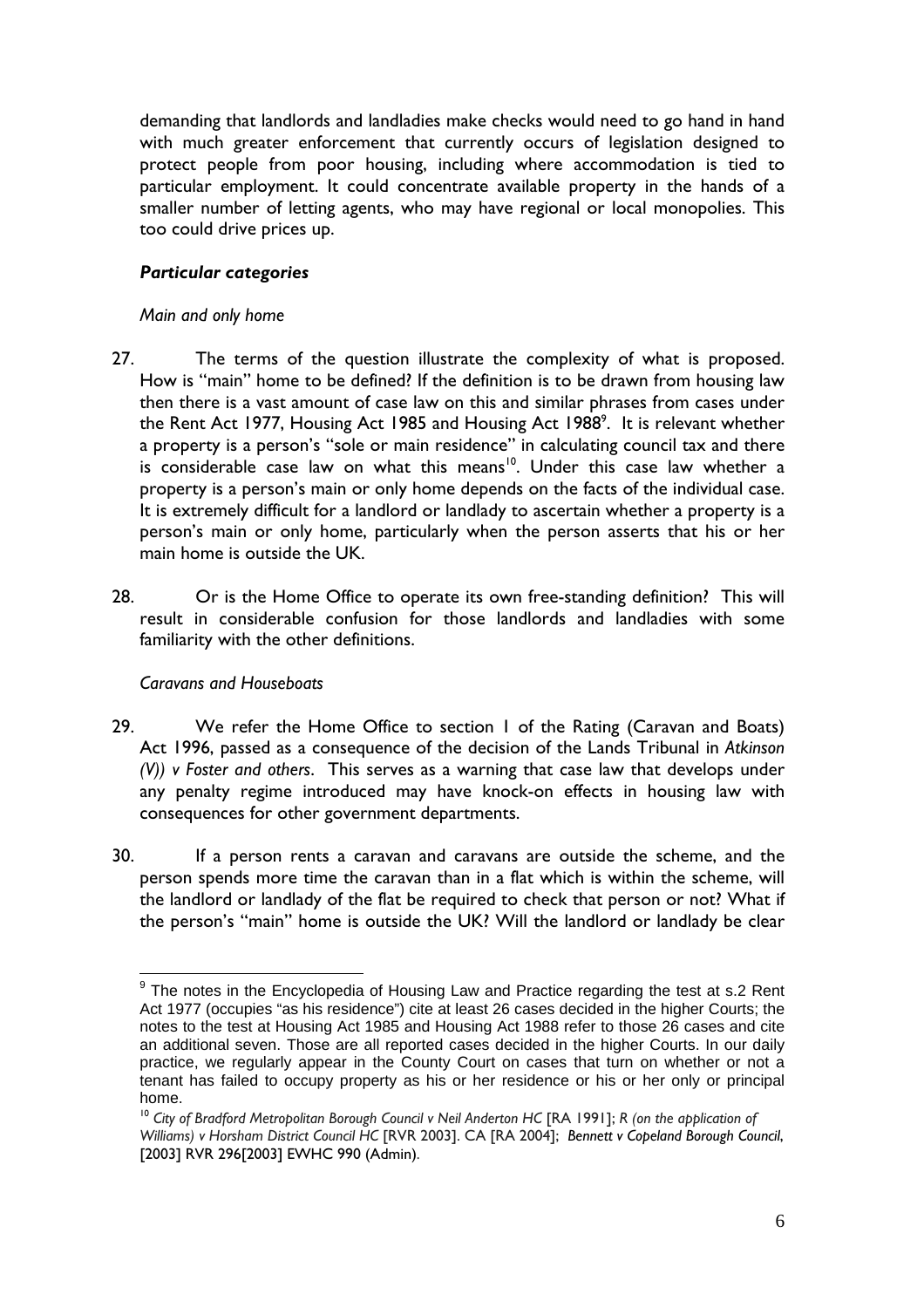about whether they are required to check the person or not? Will the landlord or landlady be required to carry out spot checks?

31. At what point does a stationary caravan turn into a house, or a property originally built as, for example, a public house, chapel or office turn into a house?

#### *Property guardians*

32. The question of property guardians is one of considerable complexity in housing  $law<sup>11</sup>$ .

*Further forms of accommodation* 

- 33. These appear to include anywhere a person lives that they do not own under an arrangement that involves money changing hands. These are many and various. Is the term confined to buildings? Does the accommodation have to be classed as a property in housing law?
- 34. Establishing these classificatory systems should not, we suggest, be a top priority for immigration officials.

**Consultation question 2: Do you think the following forms of accommodation should be excluded from the landlord checking scheme?** 

**(i) Social housing rented to tenants nominated by local authorities or to households provided accommodation under the homelessness legislation (Yes /no / don't know)** 

**(ii) Privately rented accommodation offered by the local authority to a person to whom a homelessness duty is owed (Yes / no / don't know)** 

**(iii) Sales of homes, including those purchased on a leasehold or shared ownership basis (Yes / no / don't know)** 

**(iv) Accommodation provided by universities and other full-time educational Accommodation provided by employers for their employees (Yes / no / don't know)** 

**(vi) Tourist accommodation such as hotels and guest houses providing short-term accommodation to tourists and business travellers (Yes / no / don't know)** 

**(vii) Short term business and holiday lets (Yes / no / don't know) (viii) Hostels providing crisis accommodation to homeless and other vulnerable people (Yes / no / don't know)** 

**(ix) Hospital and hospice accommodation for patients (Yes / no / don't know)** 

**(x) Care homes for the elderly (Yes / no / don't know)** 

**(xi) Children's homes and boarding schools (Yes / no / don't know) (xii) Other forms of accommodation not described above (please specify other forms of accommodation) (Yes / no / don't know)** 

 $\overline{a}$ 11 See '*Who guards the guardians'*, Giles Peaker, Journal of Housing Law, January 2013.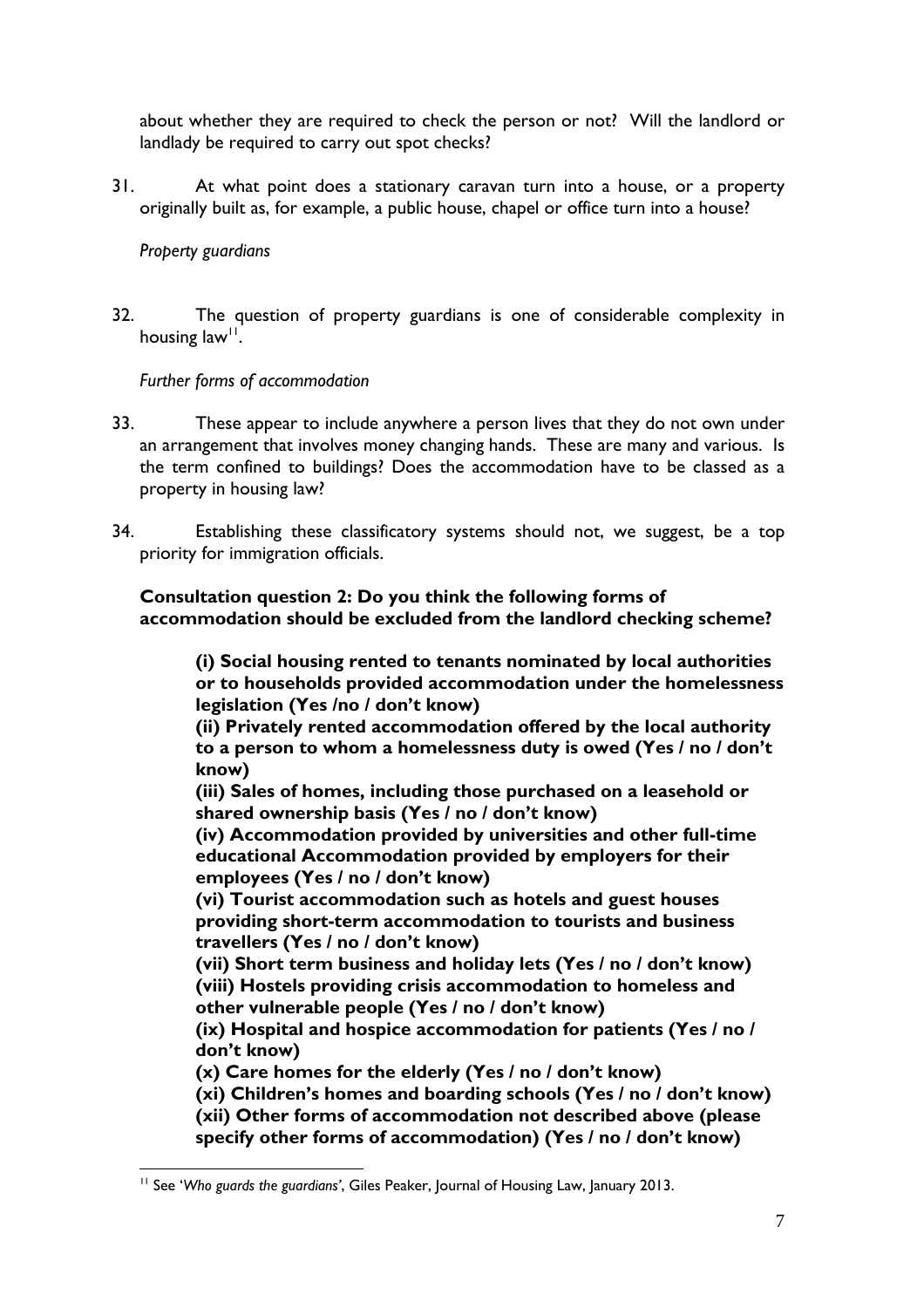- 35. We do not agree that there should be a checking scheme.
- 36. We consider that none of the types of property listed above should be part of a checking scheme.
- 37. The list illustrates the complexity of the scheme. Insofar as any scheme would make it more difficult for British citizens, persons lawfully present and others to find accommodation in the private rented sector, these are the types of alternative accommodation likely to be put under pressure.
- 38. As to "privately rented accommodation offered by the local authority to a person to whom a homelessness duty is owed", what would happen if it turned out that as a matter of law no duty was owed to the person under the homelessness legislation? Would the landlord be liable for having failed to carry out the check? What happens where the duty is discharged and the person continues to be a tenant of that same privately rented accommodation. Has any consideration *at all* been given to the subtle and various ways in which s 193(5)-(12) of the Housing Act 1996 regulates the cessation of duties owed to homeless persons? If not, why not? In the absence of such consideration this proposal looks administratively unworkable and chaotic.
- 39. As to "sales of homes, including those purchased on a leasehold or shared ownership basis", is it intended that sellers would have to check the status of those to whom they sold their property? This would be a whole new scheme on top of a scheme to check the status of tenants.
- 40. As to "Accommodation provided by employers for their employees" save in the case of tied accommodation etc. most such accommodation is provided through a separate private landlord or landlady.
- 41. As to "tourist accommodation such as hotels and guest houses providing short-term accommodation to tourists and business travellers and "short term business and holiday lets", we are familiar with bed and breakfasts in seaside towns being used to house persons seeking asylum or homeless households because they are cheap. It is not straightforward to designate accommodation as being or not being "tourist accommodation and guest houses".
- 42. As to "short term business and holiday lets" see the response to question 3 below. It is unclear why both the type and duration of the tenancy are both considered relevant and this appears to introduce further complication.
- 43. As to "hostels providing crisis accommodation to homeless and other vulnerable people" we anticipate that such accommodation would come under considerable pressure from those unable to rent elsewhere. Shortages in such accommodation would hit hardest the very people for whom it is designed.
- 44. As to "hospice accommodation for parents" and "care homes for the elderly", what would be intended to happen in a non-commercial arrangement where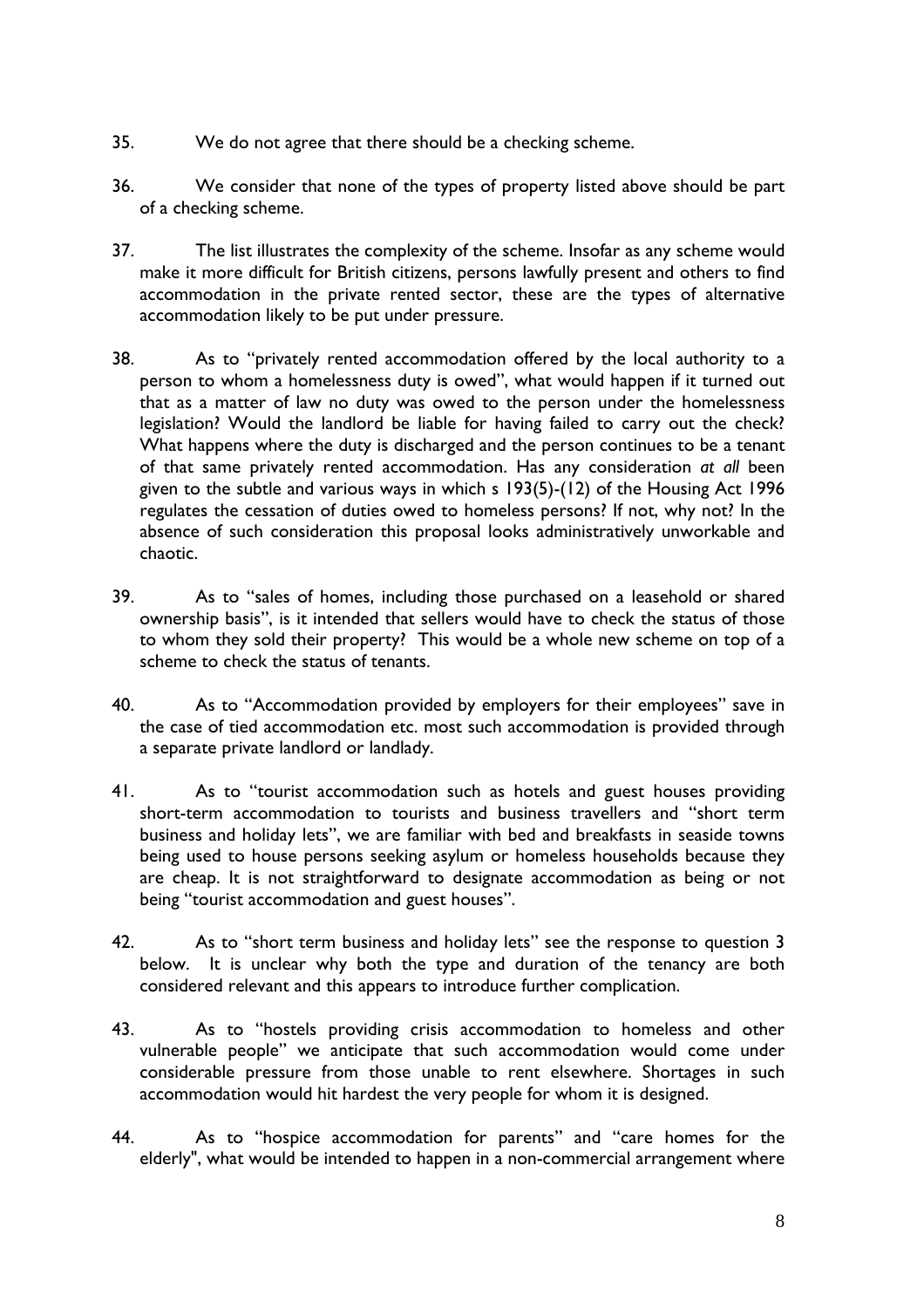a person takes a dying friend or family member into their own home to care for them? Would they be expected to check that person's documents?

**Consultation question 3: The Government wishes to exclude tourist accommodation and short-term business and holiday lets from immigration checks because these do not usually represent the person's main or only home. However, the Government considers checks should be made if the person stays there for an extended period of time. After what duration of stay should an immigration check be required?** 

- **(i) At the end of one month;**
- **(ii) At the end of two months;**
- **(iii) At the end of three months;**
- **(iv) At the end of four months;**
- **(v) Longer than four months;**
- **(vi) Don't know?**
- 45. None of the above; there should not be checks.
- 46. The proposal is unworkable. See our comments on "main home" above. Some business lets are a main home; some are not. Some are short term; some are not. A partner or friend of may come to live in the property. A person may take over a business let as their own tenancy. A person may occupy a business let for a very short period, but where the property is nonetheless their main or only home, for example those who move to a new city to work and are looking for a permanent home.
- 47. The distinction between a holiday let and a let for a place that is a person's main home is not clear cut: some people end up staying in "holiday lets" for very considerable periods, letting out their "main home" or allowing family or friends to live there.
- 48. Many students would not regard the property they rent as their main home they may be studying away from their main home, which, for younger (and not so young) students, may be the parental home.
- 49. What happens when a number of tenants live in the property, arriving and leaving at different times?
- 50. Either an exception would be made for short term lets, or it would not. If it is, it is likely that the result will be a series of short-term lets as a means of avoiding having to check.

**Consultation question 4: The Government is interested to know whether it is appropriate to include lodgers and sub-tenants in the policy. Should the policy apply to:** 

**(i) Owner-occupiers taking in paying lodgers where the lodger is living there as their main or only home (Yes / no / don't know)?**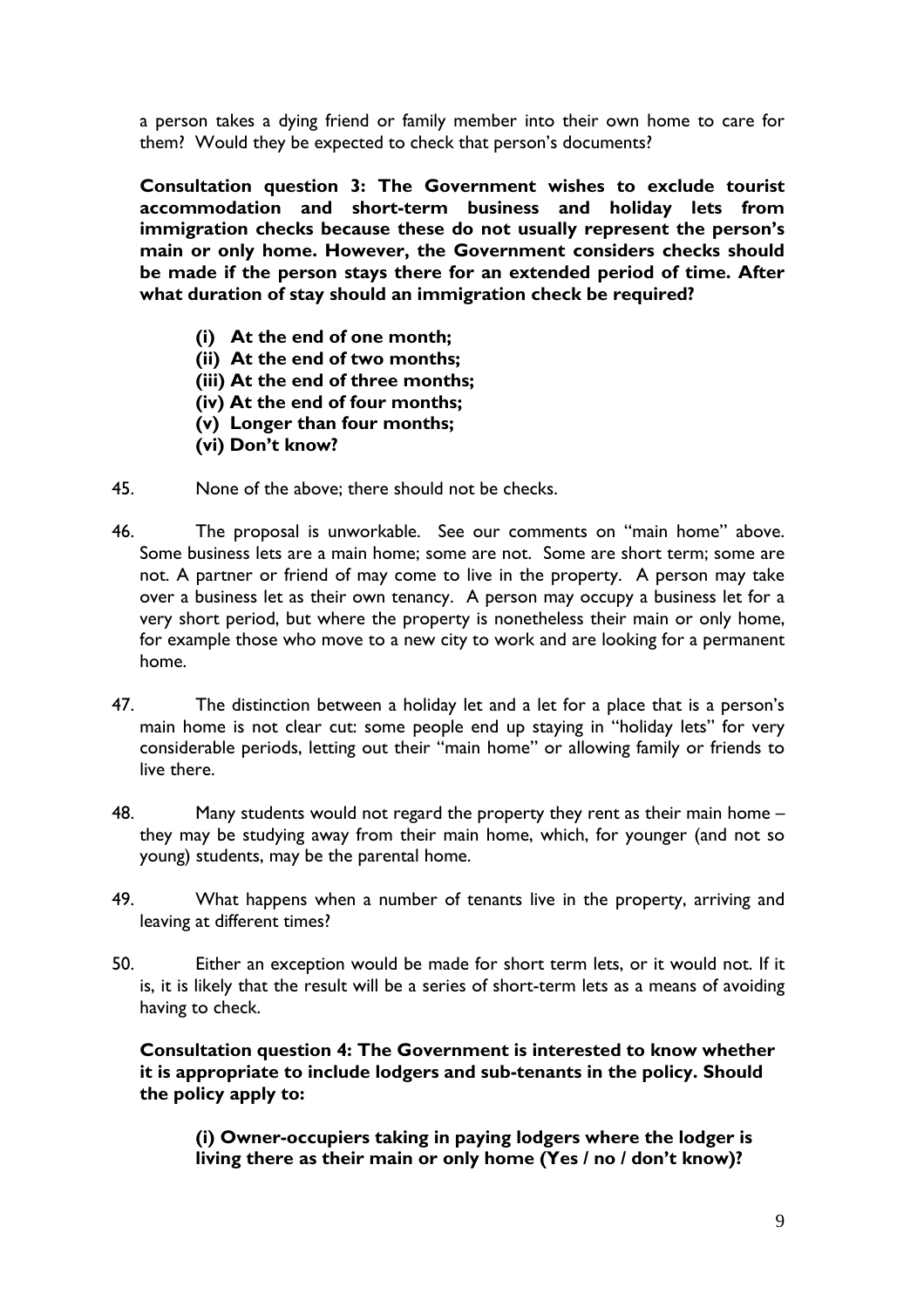**(ii) Tenants of privately rented accommodation taking in lodgers or sub-tenants as their main or only home (Yes / no / don't know)? (iii) Social housing tenants taking in paying lodgers or sub-tenants where the lodger is living there as their main or only home (Yes / no / don't know)** 

- 51. None of the above. See our comments on "main home" above.
- 52. We anticipate that if this sort of agreement were made subject to the duty to check lodgers or subtenants records this would lead to a large number of these arrangements going undeclared, being hidden and, if discovered, presented as friendly, non-commercial transactions, with the consequent evasion both of tax and of obligations under legislation designed to protect standards of accommodation.
- 53. The prohibition on discrimination under Part IV of the Equality Act 2010 is very much less robust in the case of "small premises" into which category these arrangements appear to us to fall.
- 54. Small premises are defined as premises where the person or their relatives reside and intend to continue to reside in another part of the premises and the premises include parts shared with residents who are not members of the first person's household. The premises must include accommodation for at least one other household and be let or available for letting on separate tenancy agreement(s), and not normally sufficient to accommodate more than two other households. The premises are also small if they are not normally sufficient to provide residential accommodation for more than six persons in addition to the first person and their relatives.
- 55. The prohibition of discrimination, harassment and victimisation under the Equality Act 2010 applies to the characteristic of race in the let of small premises but otherwise it will be lawful to discriminate in the disposal (etc.) of tenancies in small premises. A visa may reveal other things about a person, for example that they are in a civil partnership and thus their sexual orientation. A landlord or landlady in "small premises" could treat people differently on this ground.
- 56. As to discrimination on the grounds of race, this may be very difficult to prove unless advertisements bar particular nationalities as there are a multitude of reasons that an individual can advance for not sharing their home with another person and the burden of proving that it was not one of the these but the lodger's nationality that led to the refusal of a particular lodger or licensee (or tenant) is a heavy one. A claim against a landlord or landlady for discrimination is brought in the county court but no statistics are available to show how often such cases succeed. We suggest the Home Office obtain and publish information on whether there have been any and/or any successful claims against landlords and landladies of small premises under the Equality Act 2010.
- 57. Arrangements where an owner occupier takes in a paid lodger are often very informal. The sums of money changing hands can be very low. The arrangements are often at the lower end of the rental market. Lodgers or licensees have less protection from eviction under the Protection from Eviction Act 1977 than those who are sole occupants of property under a formal tenancy. The chances of a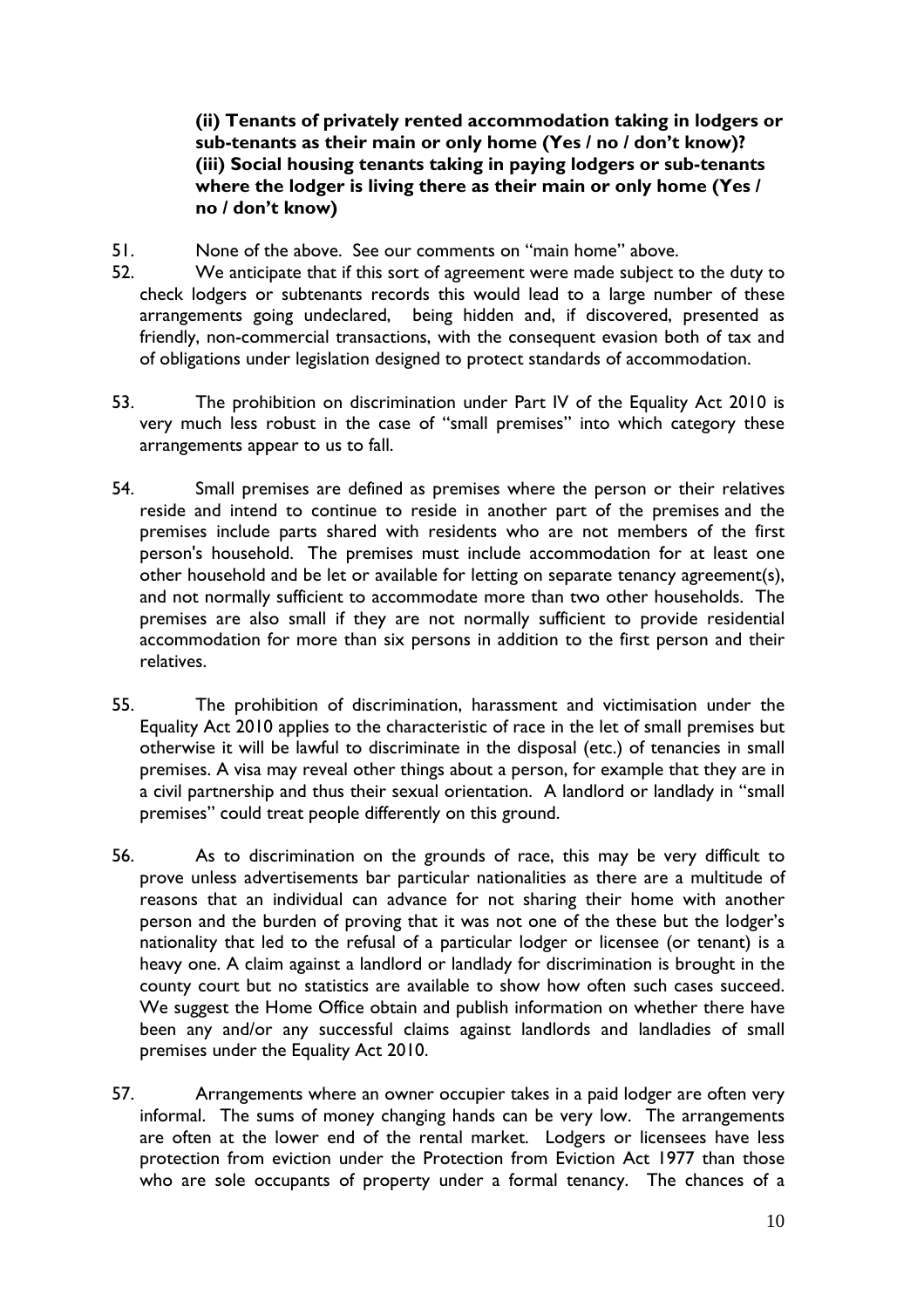landlord or landlady's taking fright and putting lodgers who are ill-placed to find alternative accommodation onto the street, retaining deposits including money deposited against payment of any possible fine under these measures, are high.

58. An approach that includes sub-tenants would be unworkable. How would responsibility be assigned, and how would it be aligned with having knowledge of, and responsibility for, a person's being in the property? However, an approach that excluded sub-tenants might result in subtenancy becoming the preferred arrangement, with the role of head tenant becoming a specific paid job. Landlords and ladies often impose restrictions on subtenancies; this would encourage them to do the reverse.

**Consultation question 5: If the Government does decide to include lodgers and subtenants, then who should be held liable for making the migration checks on the lodger or sub-tenant?** 

**(i) Always the landlord's/owner occupier's responsibility;** 

- **(ii) Always the tenant's responsibility;**
- **(iii) Unless they specifically agree otherwise, the landlord;**
- **(iv) Unless they specifically agree otherwise, the tenant;**
- **(v) Don't know?**
- 59. The question reveals why the policy would be unworkable.
- 60. Were i) and ii) chosen we should anticipate considerable confusion over the strict liability nature of the offence with a likely prevalence of a belief that it is possible to transfer liability by contract.
- 61. As to options iii) and iv): the landlord or landlady will not always know about a sub-tenancy and may be far away. A sub-tenancy may be of short duration and be informal. How does one distinguish a short-term subtenant from a visitor or someone minding the property when a tenant is on holiday etc.? Relationships between subtenants and tenants vary considerably, some may be very informal and a means of helping out a friend, even though money may change hands to cover bills and out of pocket expenses. Relationships between a subtenant and other tenants may be complex. Where there is more than one tenant in the property, who is responsible for the subtenant? What does 'joint and several liability' mean in this context?
- 62. We can envisage an elaborate system of written agreements purporting to shift liability growing up, without any real assumption of liability anywhere in the system.

**Consultation question 6: If you are a current or prospective tenant or lodger, and you are in the UK legally, would you readily be able to provide one of the forms of documentation that are in the list? (Yes / no / don't know / NA)** 

63. N/A because we are not current or prospective tenants or lodgers.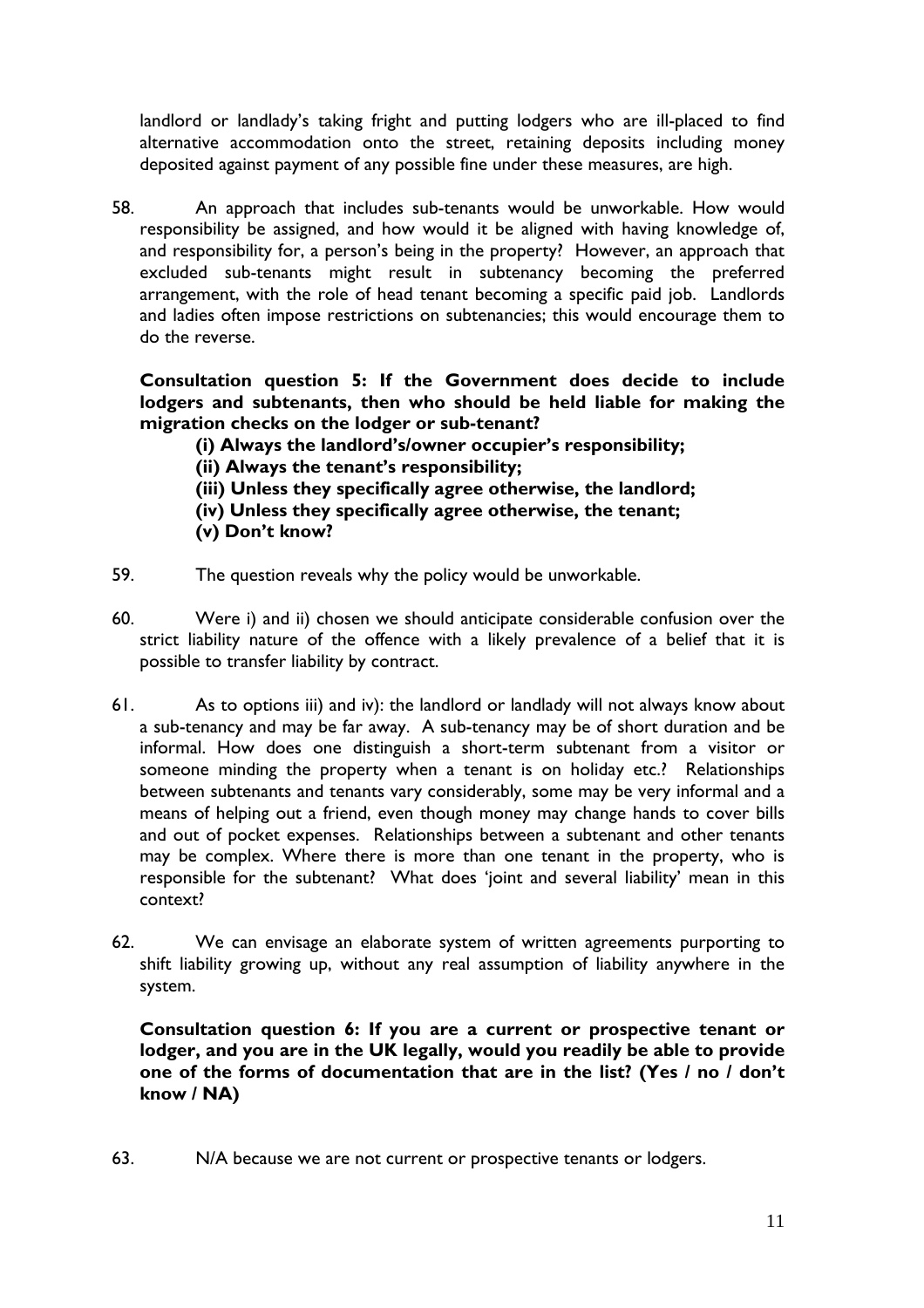- 64. But we are familiar with dealing with persons under immigration control and are aware of just how complex the documentation is and how difficult it can be to understand. A "UK passport" does not mean that a person is a British citizen. There are many types of UK passport and some people who hold a UK passport are not exempt from immigration control. A naturalisation certificate does not prove that a person has British citizenship. The person may have renounced that citizenship subsequently or have had it taken away. A person with a right of abode certificate is not necessarily a British citizen.
- 65. Many EEA nationals and non-EEA nationals who are lawfully present are still reliant on leave to remain that is endorsed in passports, e.g. those who applied for indefinite leave to remain before the end of February 2012 when Biometric Residence Permits were introduced for all.
- 66. The Home Office does not issue letters saying that a person has an outstanding appeal. Communications come from the Tribunals. There are currently very severe delays at the Tribunals. It can take over two months or even longer to receive a Notice of Hearing.
- 67. Family members of EEA nationals are not required to obtain EEA family member residence cards, etc. The introduction of these checks would force such family members to obtain documents if they wish to rent accommodation and raises questions under European Union law.
- 68. The proposals do not make any provision for those who have made in-time but invalid applications and then resubmitted them within 28 days as permitted by the Immigration Rules or those who overstay without making an in-time application but fit within the Immigration Rules and the 28-day concessions for overstayers.
- 69. Getting in touch with the Home Office enquiry services can be timeconsuming. They may give different answers at different times. This can be as a result of their understanding of a person's status or because the Home Office database has not been updated, the latter is a problem that can last for considerable periods.
- 70. A very much larger operation than the employers' checking service would be required. Large numbers of additional staff (or subcontractors) would be needed. They would have to be trained and quality control would be required. The online guidance mentioned at paragraph 54 would have to be drafted. If wrong information were given, there would need to be schemes for redress and compensation. How is all this to be paid for at a time when cuts are being made to government expenditure?
- 71. It is stated in paragraph 99 of the consultation paper that while landlords and landladies need not check children they may have "to satisfy themselves that the people concerned are children." It is a complicated matter, with potentially grave consequences, to have professional social workers call into question a child's age, as is set out in the Supreme Court decision of **R (A) v Croydon LBC<sup>12</sup>**. To set up a

 $\overline{a}$ <sup>12</sup> [2009] UKSC 8, [2009] 1 WLR 2557, SC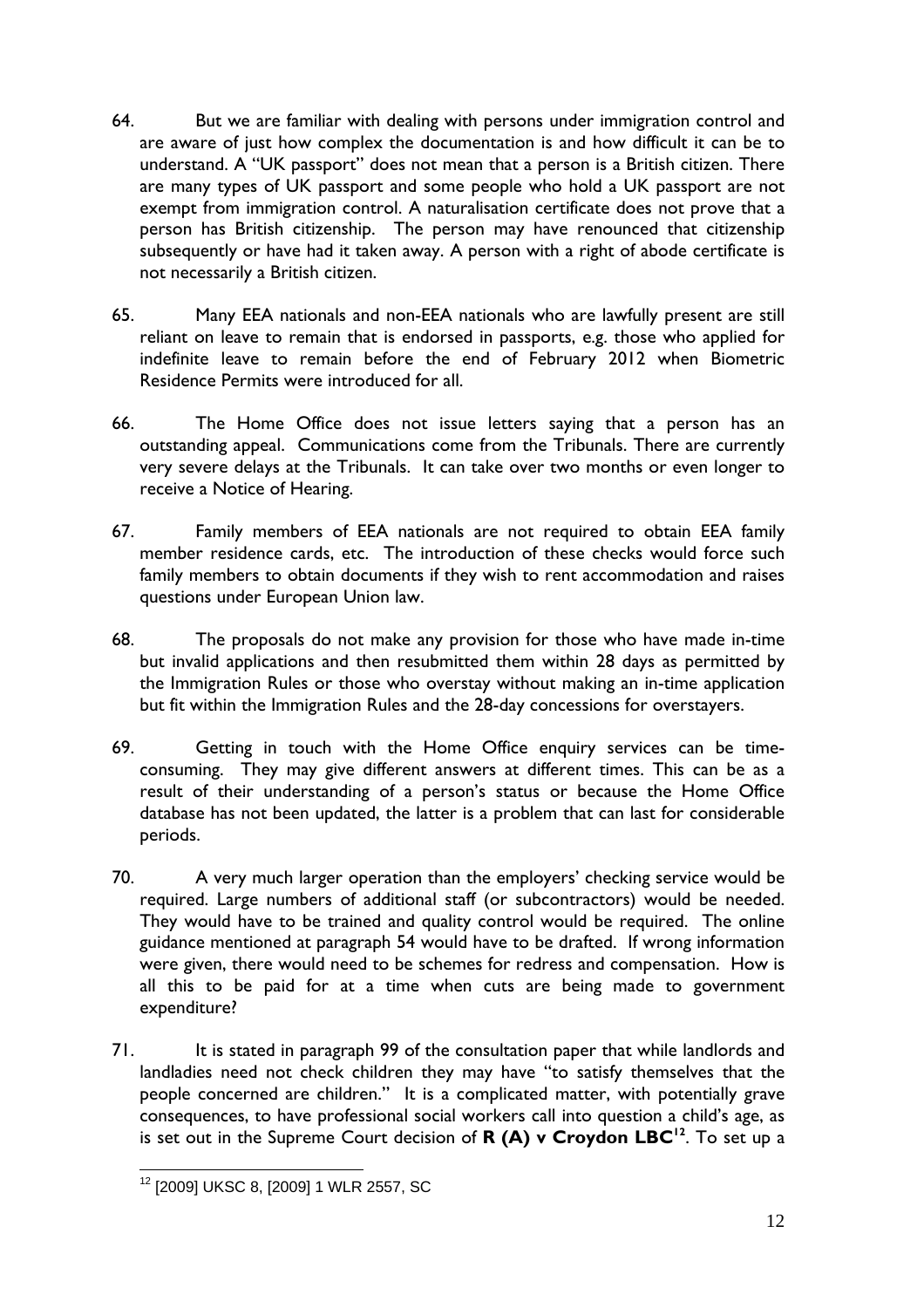scheme where private landlords and landladies are doing so can only run counter to the Home Office's duties under section 55 of the Borders Citizenship and Immigration Act 2009 to safeguard and promote the best interests of a child.

- 72. Many workers and students secure accommodation before they arrive in the UK. Checks prior to agreeing the tenancy are not possible in these cases. Where a person is confident that a visa will be awarded, or is prepared to take the risk, they may secure accommodation before they have leave. The proposals would make this impossible. While it is suggested in the consultation paper that an agreement could be made conditional upon a satisfactory check on arrival, neither the person letting the property nor the person renting is likely to be enthusiastic about an agreement that could be voided at such a late date. Proposals such as this one do not inspire confidence that the realities of the rental market have been fully understood.
- 73. We do not understand the meaning of a "Home Office letter of authorisation" for those who do not have leave. Provision needs to be made for those without leave. If an employee becomes an overstayer s/he can stop work. The equivalent in this regime is to become homeless. *Inter alia*, we do not consider that making the children of those here without leave homeless is compatible with the duties of the Home Office under section 55 of the Borders, Citizenship and Immigration Act 2009. Nor has any adequate consideration been given to the result burden on local authority social services departments who often bear the burden and cost of accommodating otherwise homeless unlawfully present migrants.

# **Consultation question 7**: **Are you in receipt of welfare benefits? If so, do you have in your possession a letter that is less than three months old and which evidences your entitlement to benefits that you could show to a landlord? Which benefits does this relate to?**

- 74. N/A. But we are lawyers accustomed to dealing with tenants and lodgers who are privately renting and in receipt of welfare benefits. It is not infrequent for persons with lawful leave and British citizens leading chaotic lives, including those who have mental health problems, to find it extremely difficult to lay their hands on documents evidencing entitlements. These are people who already find it difficult to secure private rented accommodation.
- 75. We also question the value of including this question in the consultation as those persons on welfare benefits answering the consultation are, as evidenced by their responding to the consultation, more aware of these matters and more concerned by them than the population as a whole. It is therefore to be anticipated that they are more likely to be able to evidence their status. Any statistical reporting of the answers to this question will need to be adjusted for bias in the sample.

# **Consultation question 8**: **What other evidence have you used to demonstrate your identity for official purposes?**

76. N/a.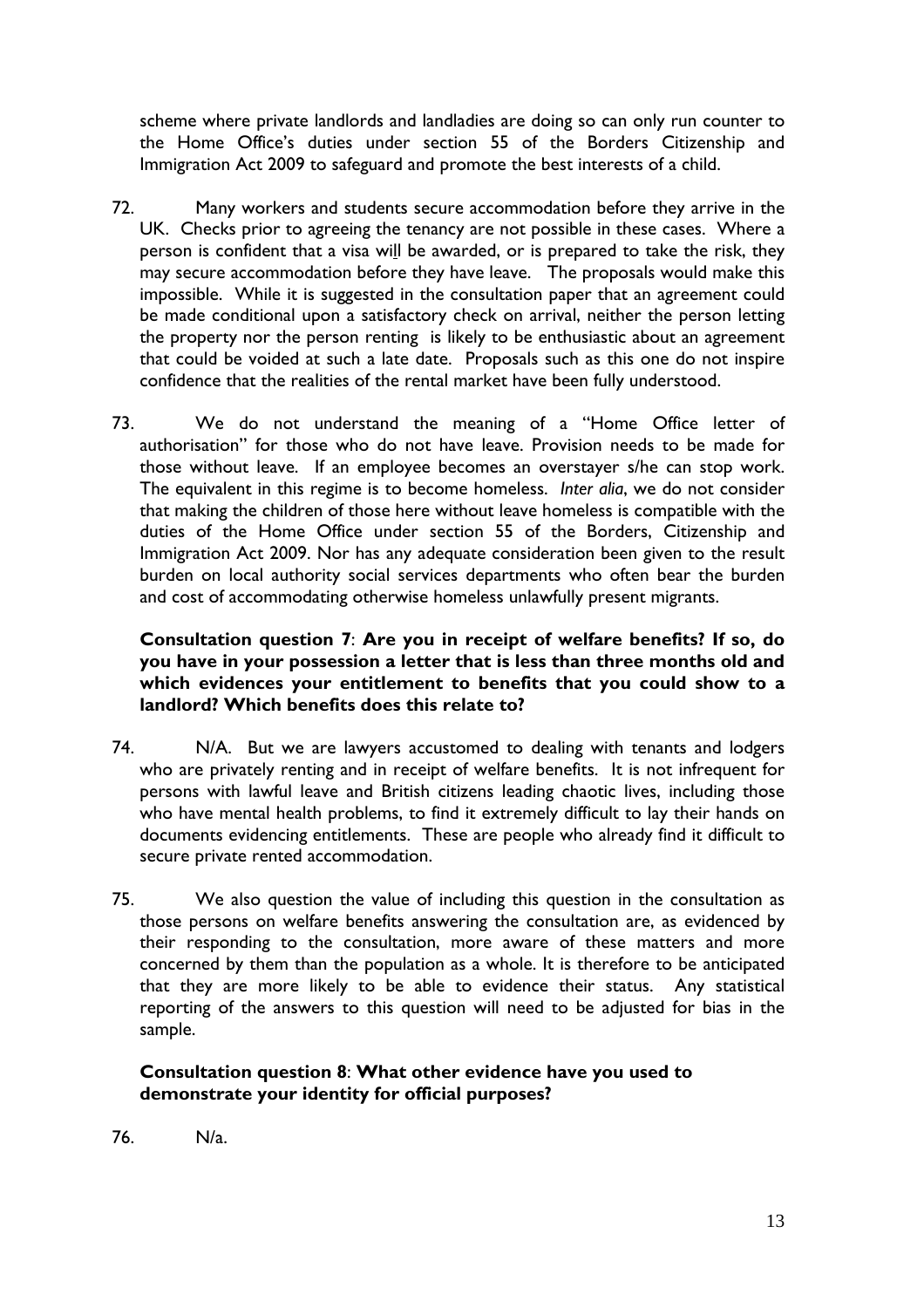**Consultation question 9: When the requirement for employers to check employees' migration status was introduced, the Home Office estimated that employers would take on average two hours to familiarise themselves with the new requirements. Do you think the time required for landlords to familiarise themselves with the new requirements would be:** 

**(i) shorter than two hours; (ii) about two hours; (iii) longer than two hours; (iv) don't know?** 

- 77. iii) Longer than two hours. The main employers' guidance for the current civil penalty scheme for employers runs to some 89 dense and difficult pages; simply to read it takes very much more than two hours. Currently, the page of the Home Office website dealing with Preventing Illegal Working<sup>13</sup> provides links to some eight separate current documents, totalling some 194 pages. List A of acceptable  $\frac{1}{2}$  documents<sup>14</sup> goes on for 12 pages and list B for  $11^{15}$ . These lists include combinations of documents that do not prove definitively that a person has the right to work in the UK and fail to cover many situations when a person does have the right to work in the UK.
- 78. It is not just a question of "familiarisation" a system of record keeping needs to be set up, anyone helping needs to be educated and questions arise when documentation is not straightforward, as is frequently the case.
- 79. And immigration law keeps changing; keeping up to speed and understanding the implications of changes are a huge challenge. For landlords and landladies, as for smaller employers and those with a low turnover of staff, it is not a case of familiarising themselves once and then being experts; it is more likely to be something they have to re-learn each time they do it. Our immigration lawyer colleagues tell us that In the last 12 months there have been statements of changes in immigration rules in July 2012 (twice), September, November, December (twice), January, February, March (twice), April and July 2013. These run in total (inclusive of explanatory notes, but exclusive of explanatory memoranda and amended guidance) to some 740 pages. A number were brought in with little or no notice. For example the January changes were published on 30 January and came into force on the  $31^{st}$ . The second December changes were printed on 20 December (the Thursday before the Christmas, with Christmas day falling on the Tuesday) and came into force on New Year's Eve. The first December changes were printed on 12 December and came into force on 13 December amending the rules previously laid which had been

 $\frac{1}{13}$ 

http://www.ukba.homeoffice.gov.uk/sitecontent/documents/employersandsponsors/preventingillegalwo rking/ (accessed 12 August 2013). <sup>14</sup> *Full guide for employers on preventing illegal working in the UK*, UK Border Agency May 2013, page 14.

Available and the contract of the contract of the contract of the contract of the contract of the contract of the contract of the contract of the contract of the contract of the contract of the contract of the contract of

http://www.ukba.homeoffice.gov.uk/sitecontent/documents/employersandsponsors/preventingillegalwo rking/currentguidanceandcodes/comprehensiveguidancefeb08.pdf?view=Binary (accessed 12 August 2013). 15 *Full guide for employers on preventing illegal working in the UK*, UK Border Agency May 2013, page 26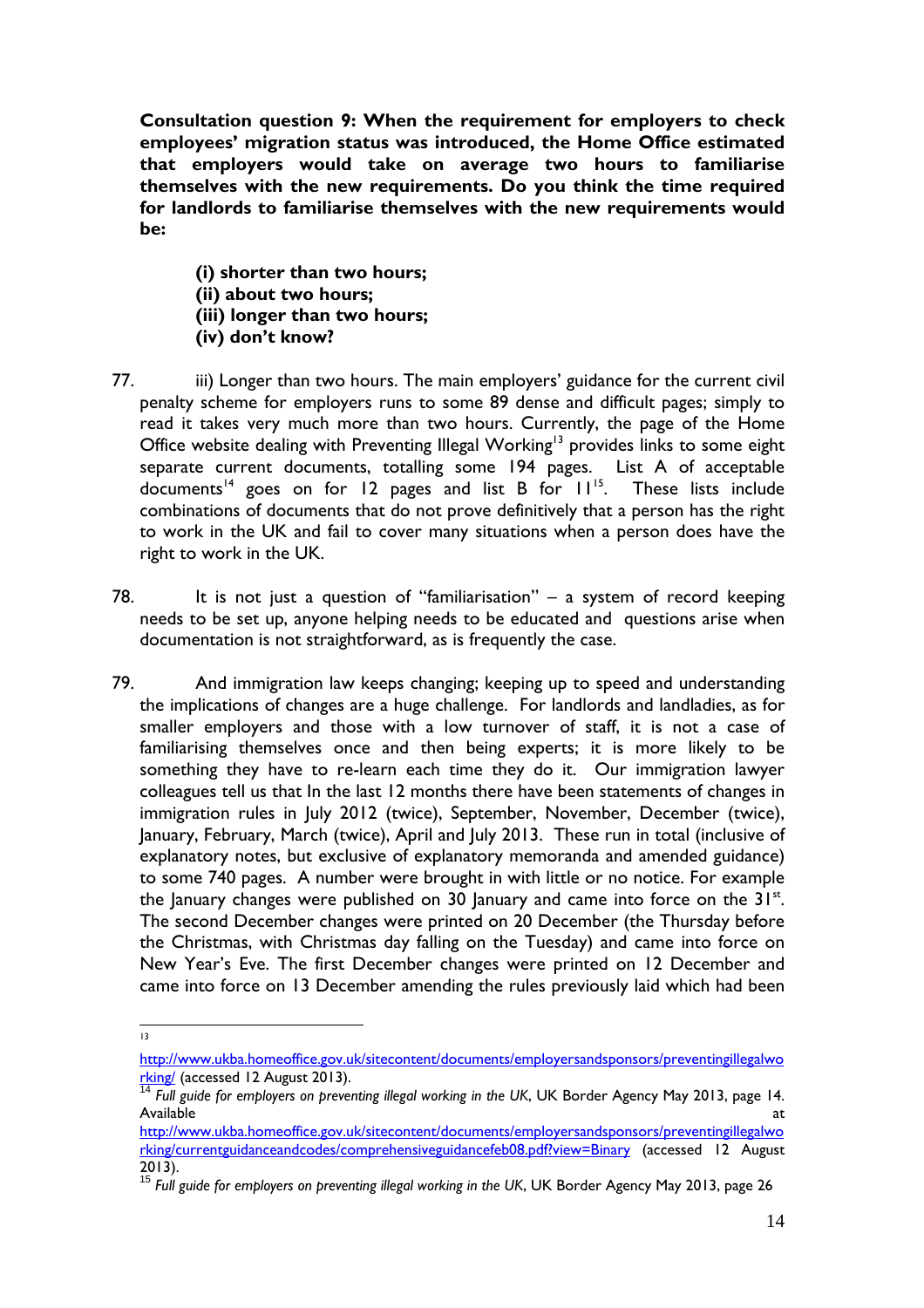due to come into force on that date. The September 2012 changes were printed on 5 September and came into force on 6 September. The second July changes were brought into force "with immediate effect" on 20 July 2013, *inter alia* amending rules laid on 9 July 2013. Even where a longer lead in time was given, rules did not always appear at once on the Home Office website and only those scouring the parliamentary lists of publications were aware that they exited at all.

80. It also takes time for landlords and landladies to familiarise themselves with data protection obligations.

**Consultation question 10: When the requirement for employers to check employees' migration status was introduced, the Home Office estimated that employers would on average take 15 minutes to check the migration status of an employee. Do you think the time required for checking the migration status of a tenant would be:** 

**(i) shorter than 15 minutes; (ii) about 15 minutes; (iii) longer than 15 minutes; (iv) don't know?.** 

- 81. iii) Longer than 15 minutes. The estimate for employers was an enormous underestimate. One complex case can take many hours. See the response to question 9 above.
- 82. We understand that it can take more than 15 minutes or more to get through to a Home Office enquiry line, a requirement where a person holds one of a number of types of document. Landlords and landladies with one or two properties may not be used to the same levels of administration and red tape as employers. If they only have a new tenant once every year or two, they are going to need to familiarise themselves with the process all over again every time. This we see in the case of small employers.
- 83. We highlight the situation of landlords and landladies with a visual impairment. They may be the sole person in charge of letting a property. How will they perform the checks unassisted without incurring additional costs? We anticipate that those costs will be passed onto the tenant.

**Consultation question 11: If the landlord or agent undertaking the migration status check has a specific enquiry that needs to be answered by email, what would be the maximum acceptable response period:** 

- **(i) one to two working days;**
- **(ii) three to five working days;**
- **(iii) More than five working days but less than two working weeks;**
- **(iv) Two to three working weeks;**
- **(v) Don't know?**
- 84. None of the above. The private rental market is extremely competitive; without an immediate response many landlords and landladies will let to the tenant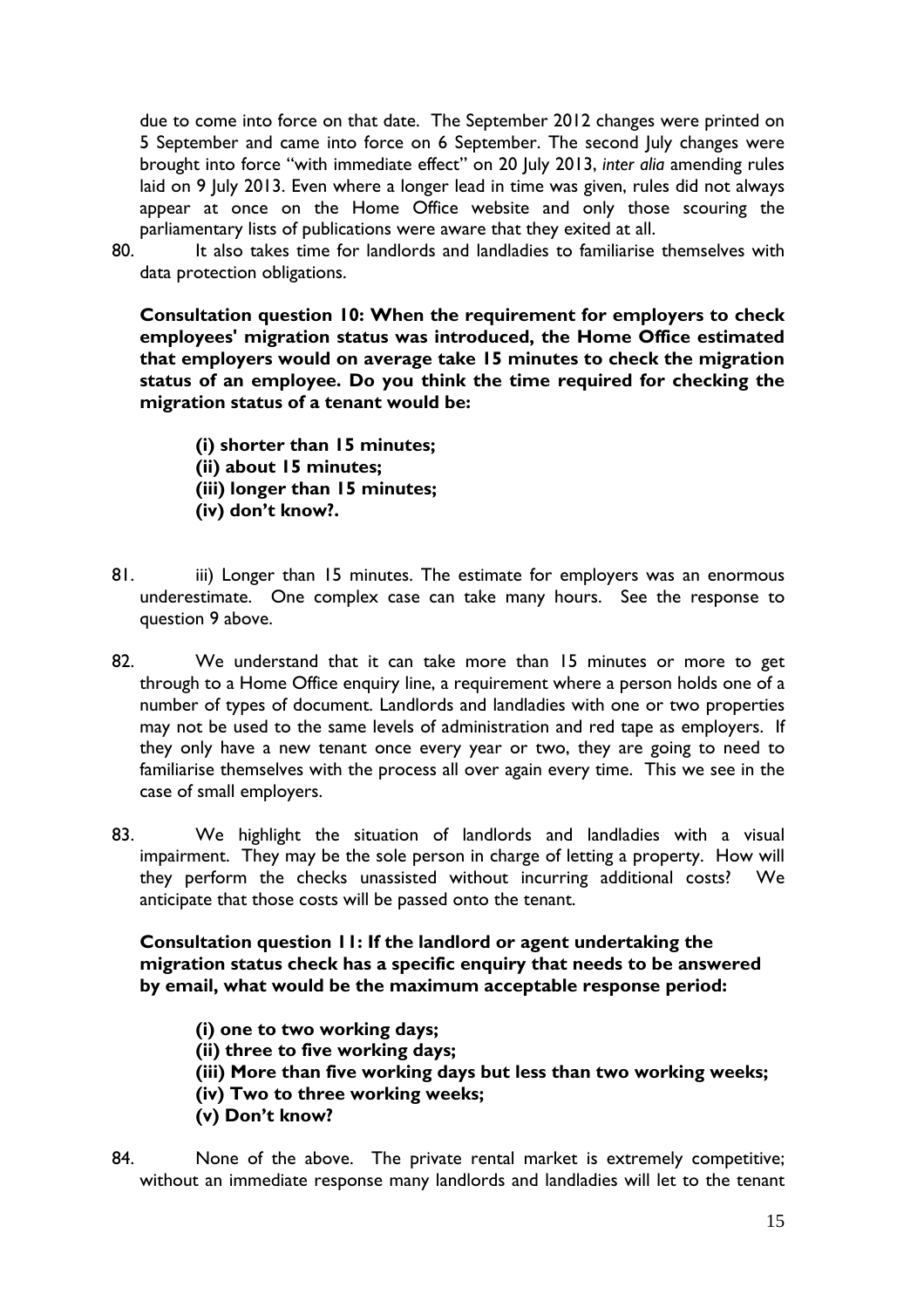whose British passport they can see at once. This may be even more the case for letting agents keen to let the property to the first suitable tenant.

85. Some people will only hold a type of document that has to be verified with the Home Office checking service. The employer's service takes some five days (the service standard is five days<sup>16</sup>, we understand that the actual time is longer, 5.3 days). That may already cause delays in a recruitment process and lead to difficulties in managing other applicants for the job, but this is as nothing compared to the problems it is likely to cause in the private rented sector. These people will simply be unable to compete with other prospective tenants for accommodation. It will always be quicker and easier to let to the other tenants.

# **Consultation question 12: If you are a letting agent, would you be willing to provide a checking service on the prospective tenant's migration status? (Yes / no / Don't know)**

- 86. N/A. But extra costs to those letting property could arise from this proposal. These could be passed onto tenants. Monopolies by letting agents, members of CIFAS, etc. could develop, distorting the housing market and driving up rental costs, whether in particular areas or more broadly.
- 87. We anticipate that letting agents who express a willingness to provide a checking service have not understood what this would entail. Letting agents would be required to register with the Office of the Immigration Services Commissioner, as described in our response to question 1 above. See also our response to question 9 above.
- 88. There is already substantial concern at the level of fees charged to prospective tenants, see Shelter's survey and campaign to End Letting Fees<sup>17</sup>. These proposals will add considerably to costs paid by prospective tenants, which are unlikely to be refunded to them.

# **Consultation question 13: If you are a letting agent who would be prepared to provide a checking service, would you be willing to have liability transferred to you for carrying out the check? (Yes / no / don't know)**

- 89. N/A. But we assume that in a number of cases the answer will be "for a price." That price could result in some properties being taken off the market by landlords and landladies unwilling to pay that price or unable to charge rent that would make it worthwhile to do so and could drive up prices in the private rented sector for all. They may opt for short term or business lets instead if this exempts them from the scheme.
- 90. Landlords do retain liabilities when they instruct a letting agent. Under the Equality Act 2010, section 109 the principal is vicariously liable for the prohibited

17 http://england.shelter.org.uk/news/june\_2013/letting\_agency\_fees\_force\_renters\_into\_debt

<sup>&</sup>lt;sup>16</sup>See http://www.ukba.homeoffice.gov.uk/business-sponsors/preventing-illegalworking/support/ecs/ecsstep3/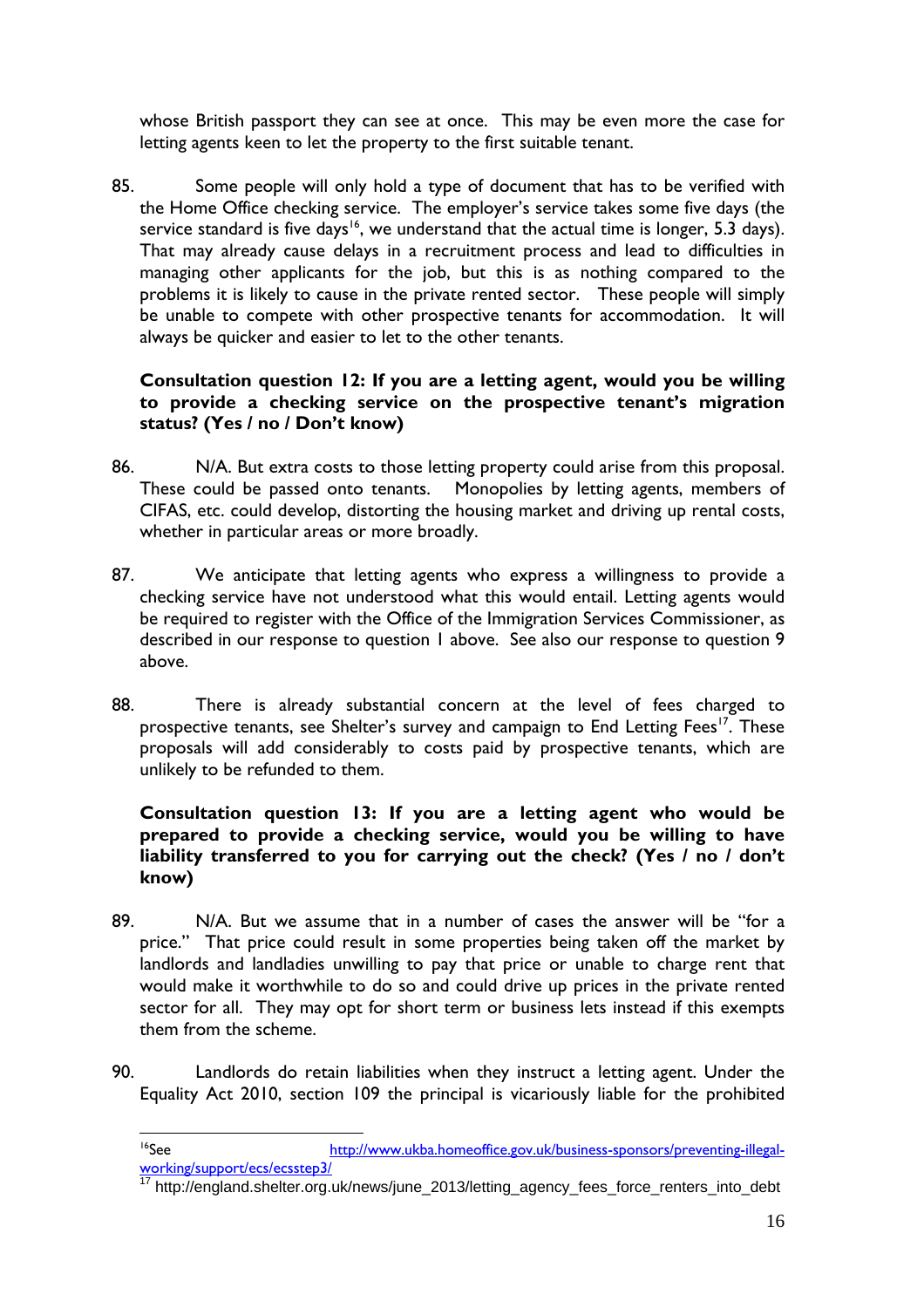conduct of their agent. Thus the landlord is liable if the letting agent refuses to let to a particular prospective tenant because of race, sex, sexual orientation, etc. or treats a prospective tenant less favourably, regardless of whether the landlord instructed the letting agent to discriminate or knew that the agent was discriminating. Section 110 of the Act makes the agent liable if they do something which would be prohibited conduct if done by the principal.

**Consultation question 14**: **If you are a letting agent who would be prepared to provide a checking service and accept liability, would you charge extra to check the migration status of a prospective tenant? (Yes / No / Don't know)**

91. N/A. But see response to question 14 above.

**Consultation question 15: If you are a landlord who does not currently use a letting agent, would this policy prompt you to use a letting agent in the future if they agreed to accept the responsibility for checking the migration status of tenants? (Yes / no / don't know/N/A)**

- 92. N/A. But in what sense would the letting agent be "accepting responsibility"? They might carry out the initial check but what would be their relationship with the landlord or landlady in the case of sublets, or visitors or changes to a person's status? In such circumstances what come back if any would the Home Office have against the letting agency which would surely argue that it had acted reasonably, used best efforts, satisfied due diligence requirements etc? Home Office enforcement of employer sanctions has come under considerable scrutiny<sup>18</sup> and we have no doubt that it will be scrutinised to see whether this is enforcement in name only.
- 93. Would landlords or landladies have to sue a letting agent in negligence to obtain redress if checks were not carried out properly, as would be the case if a lawyer failed to carry out a client's instructions appropriately? What duty of care does the letting agent owe to them? Small landlords and landladies may be put at risk of exorbitant charges.

# **Consultation question 16: For properties rented out to a corporate tenant (i.e. a company), who should be responsible for making checks on people living in the property?**

**(i) The landlord; (ii) The company that rents the property; (iii) It is up to the landlord and company to agree but, in the absence of explicit agreement, the landlord should be responsible;** 

 $\overline{a}$ 

<sup>&</sup>lt;sup>18</sup> UK Border Agency's operations in the North West of England An Inspection of the Civil Penalties Compliance Team – Illegal Working March - April 2010, Chief Inspector 18 November 2010. See also *Inspection of Freight Searching Operations at Juxtaposed Controls in Calais and Coquelles, the report of a pilot inspection contained in the Chief Inspector's 2008-2009 Annual Report.* See also the Home Affairs Select Committee Fourth Report of session 2013-2014, *The Work of the UK Border Agency (October-December 2012),* HC 486 published 13 July 2013.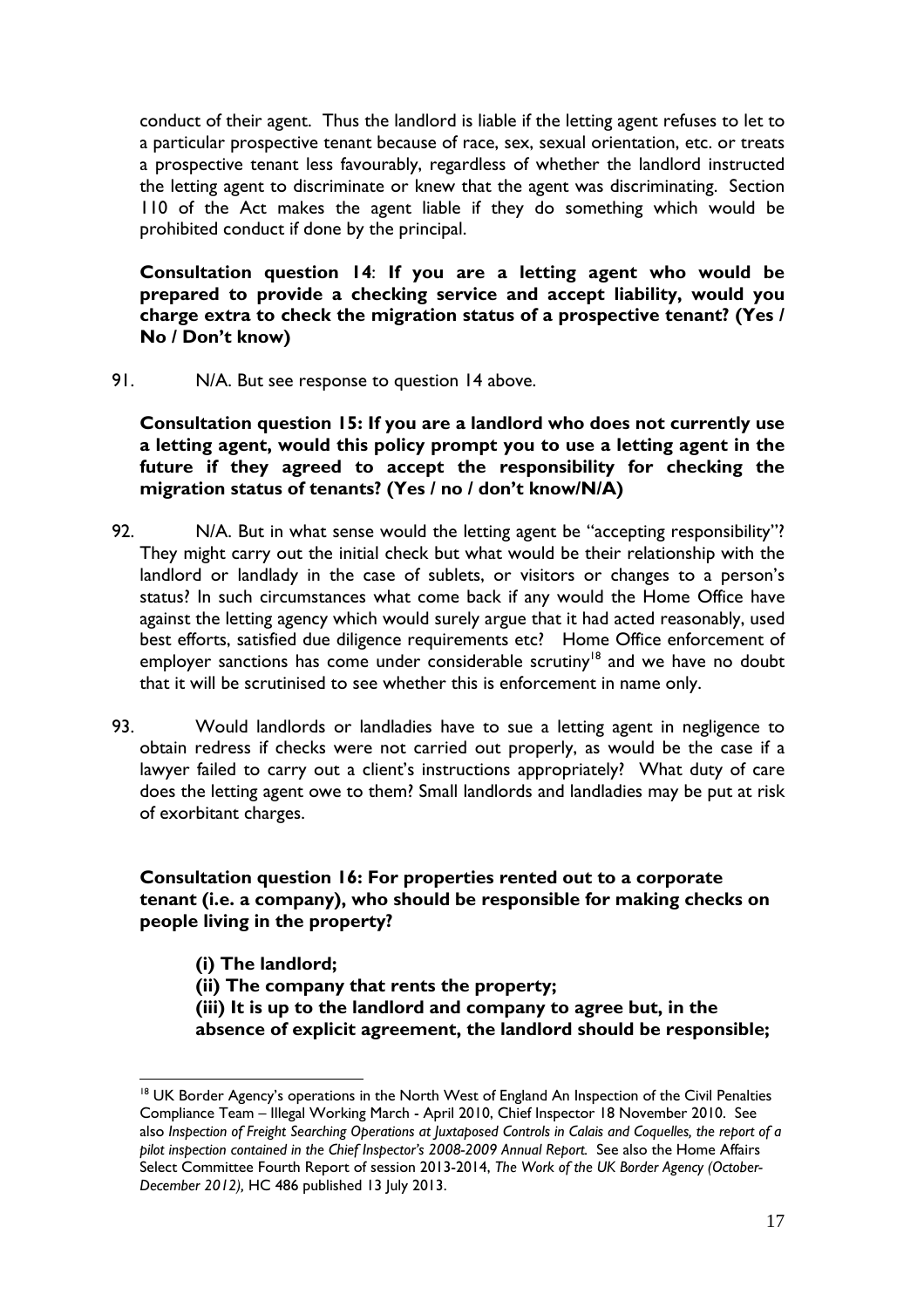# **(iv) It is up to the landlord and company to agree but, in the absence of explicit agreement, the company should be responsible; (v) Don't know.**

94. The question reveals why the policy would be unworkable.

- 95. A company does not necessarily have control over whether one of its employees invites someone to stay with them in their flat. Whatever the terms of disclaimers and contracts, it would not necessarily know if they did so. A company might be under an obligation to notify the person letting the property; and might try to pass the obligation onto an employee. But in how many cases would this amount to more than a series of written agreements? Pinpointing where fault lay, and making that person responsible for the penalty would be extremely difficult and could give rise to litigation.
- 96. We consider that it should be open to the parties to a contract to agree the terms of that contract and therefore options iii) or iv) are to be preferred to options i) and ii).

**Consultation question 17: If a tenant provides evidence showing they have limited leave to remain in the UK, when is the next time that the landlord or letting agent should be required to repeat the check of their immigration status?** 

**(i) Immediately after their leave to remain expires (however soon after the initial check or far into the future that may be); (ii) after a year (regardless of when their leave expires); (iii) after a year or when their leave expires, whichever is later; (iv) whenever the tenancy is renewed / renegotiated; (v) don't know.** 

- 97. Establishing when a person's leave expires is not always easy. A landlord or landlady may find it difficult to establish at the outset when the prospective tenant's leave is due to expire. A judgement as to when leave is due to expire will constitute immigration advice if provided in the course of a business, whether or not for profit, by a third party. Thus, for example, a letting agent's identifying when leave is due to expire, see the response to question 1 above.
- 98. Many lets are for a period of six months. It would be oppressive for those letting property and tenants and intrusive for tenants, to require landlords to check documents every six months. How could it be established that a landlord or landlady had not simply taken a pile of photocopies at the beginning of the tenancy and signed one every six months?

**Consultation question 18: If you are a landlord or letting agent: assuming that the legislation, enquiry service and guidance are in place by March 2014, what is the earliest date by which you will be ready to undertake checks on new tenants?** 

**(i) April 2014; (ii) July 2014;**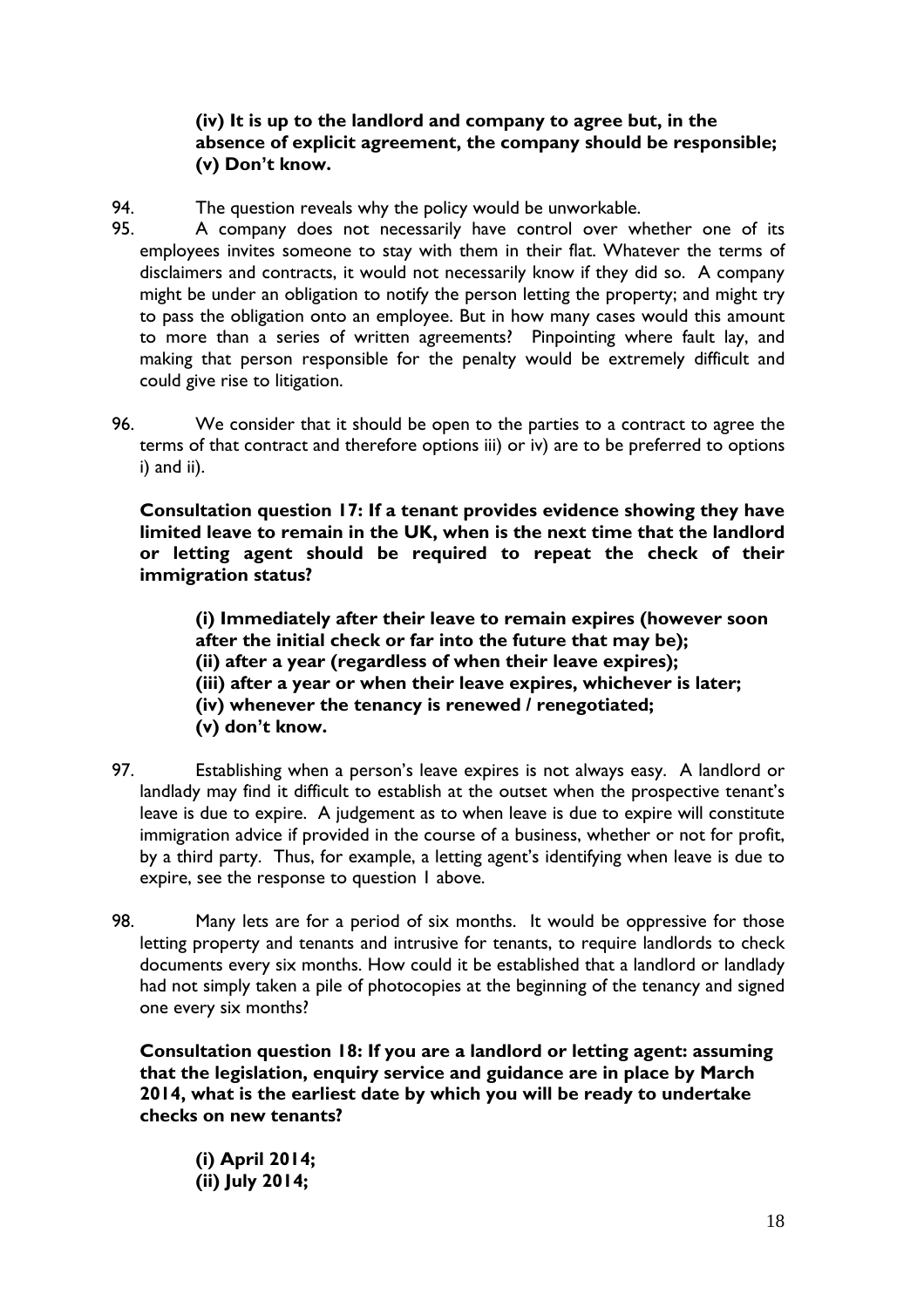**(iii) October 2014; (iv) January 2015; (v) later; vi) don't know.** 

99. We are not landlords or letting agents.

**Consultation question 19: If the Secretary of State issues a notice of liability requiring the recipient to pay a penalty, it is proposed that the recipient should have the opportunity to deny liability and/or claim that one or more of a list of 'statutory excuses' exists, so that a penalty should not be payable. These objections must be considered by the Secretary of State, following which there is a further right of appeal to the courts. Do you think this approach provides sufficient safeguards for landlords and letting agents against a notice of liability issued unfairly? (Yes / no / don't know)** 

100. This level of generality does not enable an answer to be given to the question.

**Consultation question 20: If a landlord or letting agent is found to have an illegal adult migrant as a tenant, they may be subject to a penalty. Do you consider that the following penalty levels (per adult illegal non-EEA migrant) are:** 

**(i) too low; (ii) about right; (iii) too high; (iv) don't know.?** 

**£1,000 per migrant for landlords or letting agents who have not received an advisory letter or notice of liability within the past three years** 

#### **£3,000 per migrant for landlords or letting agents who have received an advisory letter or notice of liability within the past three years**

- 101. All too high. We consider that the likelihood of a landlord or landlady's failing to make an adequate check is high. We consider that even where they use their best efforts to make an adequate check the likelihood of their getting it wrong are high. We consider that this is in very large measure due to the complexity of immigration law, the plethora of documents to be checked and the inadequacy of Home Office systems. Landlords and landladies should not be penalised for the shortcomings of the Home Office.
- 102. The person letting the property may have received an advisory letter through no fault of their own. It would be wrong to penalise them for having been unlucky.
- 103. As described in response to question 1, many landlords and landladies are private individuals, not letting agents. It will be costly to pay a third party to do the checks for them. Costs of checks are likely to be passed on to tenants making it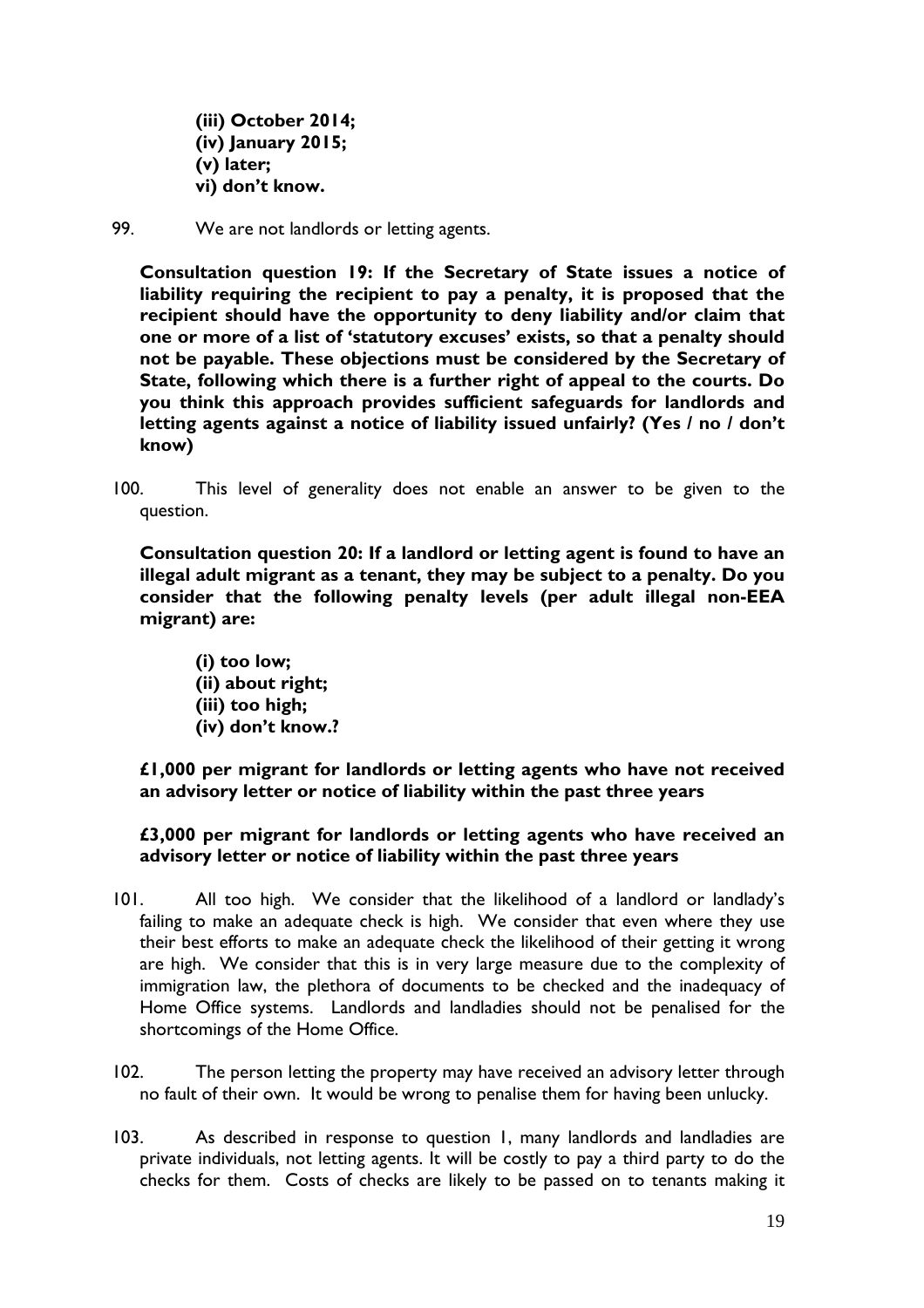harder to find accommodation in the private rented sector. Tenants may be required to deposit a sum equal to the maximum possible penalty with a landlord or landlady along with any other deposit required for the property. This would put those put rental properties beyond the reach of some tenants. For many of those who could pay, it would tie up a considerable part of their available capital, and deny them the use of that sum or any interest on it. Tenants and potential tenants should not be penalised for the shortcomings of the Home Office.

**Consultation question 21: The Government is considering whether the policy should apply to lodgers and sub-tenants. If it is decided that it should apply to them, the Government is minded to apply lower penalties to those landlords who take into their home up to two lodgers or subtenants, if their lodger(s) and sub-tenant(s) are found to be illegal adult migrants. Do you consider the following penalty levels (per adult illegal non-EEA migrant) for such landlords are:** 

**(i) too low; (ii) about right; (iii) too high; (iv) don't know?** 

**£80 per migrant for a landlord who has not received an advisory letter or notice of liability within the past three years** 

#### **£500 per migrant for a landlord who has received an advisory letter or notice of liability within the past three years**

- 104. Too high. See answer to question 20 above. This applies in the same way to this question. See also the response to question 4 for just some of the reasons not to extend any scheme to these arrangements.
- 105. In the case of lodgers, licensees or subtenants, these agreements are often for considerably lesser sums then formal tenancies. In many cases there will be no formal paperwork and the landlord or landlady will not be accustomed to keeping records. In this group there are likely to be landlords and landladies who will find it most difficult to comply with any duties imposed.
- 106. As described in response to question 21, we anticipate that many landlords and landladies would simply demand the sums, perhaps always the higher sum, in addition to any other deposit required.

**Consultation question 22: Should local authorities in England and Wales be able to take a person's previous record of complying with this policy into account when deciding whether that person is fit and proper (or competent) to hold a licence for (or manage) a House in Multiple Occupation? (Yes / no / don't know / NA)**

107. No. In general we support the notion of linking enforcement regimes. For example, employers exploiting migrant workers may also pay scant regard to health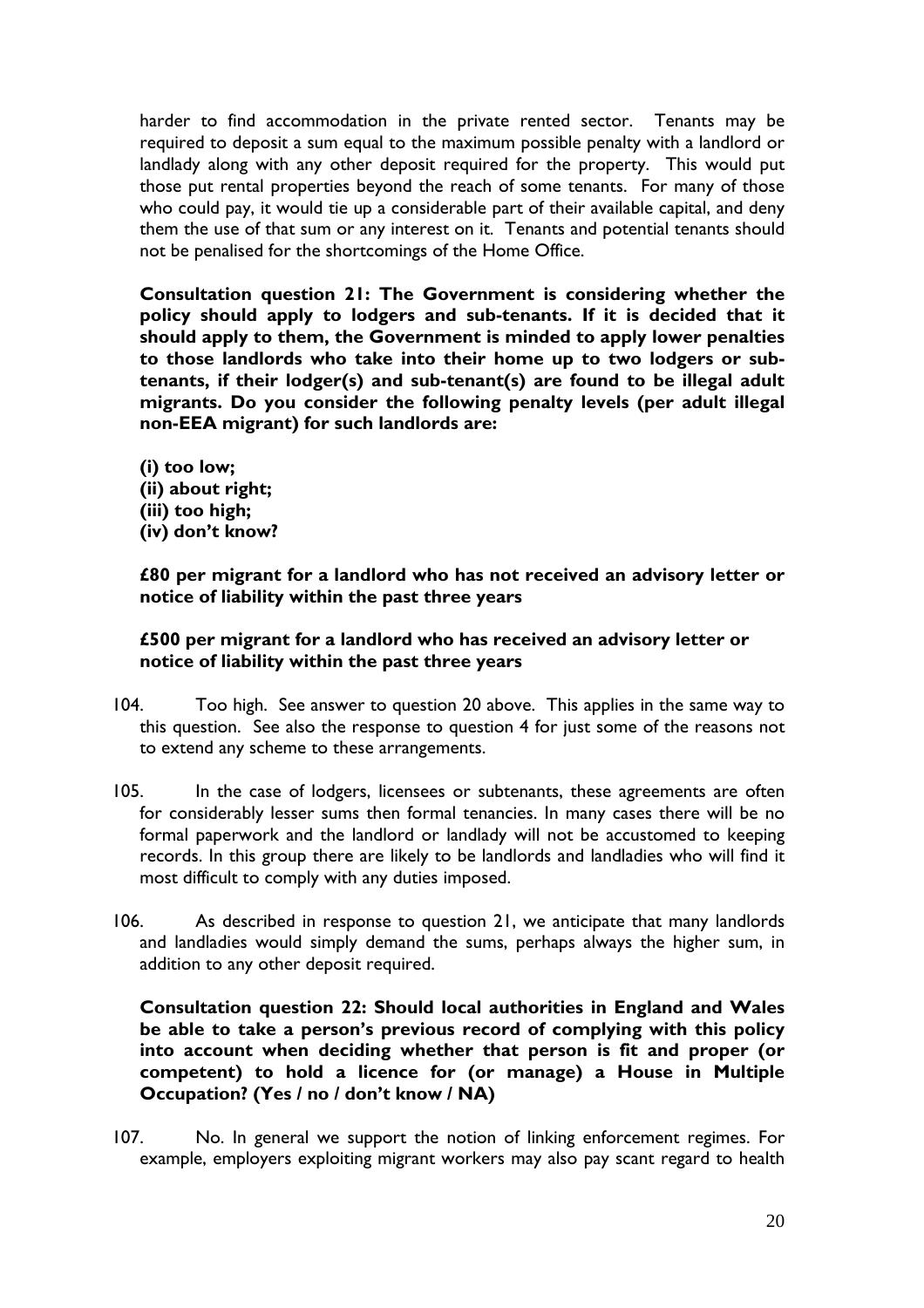and safety<sup>19</sup>. However, in this case, because of the fatal shortcomings of the proposed scheme, we consider that the chances of a landlord doing their very best falling foul of the scheme are very high and that this approach would penalise landlords and landladies who are fit and proper persons to run houses in multiple occupation. We should have greater confidence in local authorities making their own checks.

108. The higher the stakes on compliance the more landlords and landladies are likely to take a risk adverse approach and discriminate against migrant tenants, black and ethnic minority tenants and persons, including British citizens, who do not hold a UK passport.

**Consultation question 23: Should local authorities in Scotland or the Housing Executive for Northern Ireland be able to take a person's previous record of complying with this policy into account when considering licence applications for a House in Multiple Occupation? (Yes / no / don't know)** 

109. No. Reasons are as for question 22 above. We should have greater confidence in local authorities and the Housing Executive making their own checks.

**Consultation question 24:** [To be answered by landlords and letting agents] **Given that you are already subject to the Data Protection Act, does the requirement to check tenants' migration status add substantially to the work you need to do in order to be compliant with the Data Protection Act? (Yes / No / don't know)** 

- 110. We are not landlords or letting agents, But we comment that landlords and landladies', including private individuals who are landlords and landladies, obligations under the Data Protection Act 1998 include:
	- to register with the Information Commissioner's Office (ICO) as a data controller; and
	- to implement appropriate technical and organisational security measures against unauthorised or unlawful processing of personal data and against accidental loss or destruction of, or damage to, personal data; and not to keep personal data for longer than is necessary for the purpose for which it was originally collected.
- 111. While the proposals will not add any new obligations that do not already exist, the proposals will increase the amount of personal data that landlords and landladies hold about their tenants meaning that it is more likely that a breach will occur.
- 112. Excessive data collection, where a person has no real option but to hand over their personal data may also breach Article 8 of the European Convention on Human Rights. Landlords and landladies may well find that they violate Article 8

 $\overline{a}$ <sup>19</sup> Hard Work; Hidden lives, the full report of the TUC Commission on vulnerable employment, 7 May 2008.